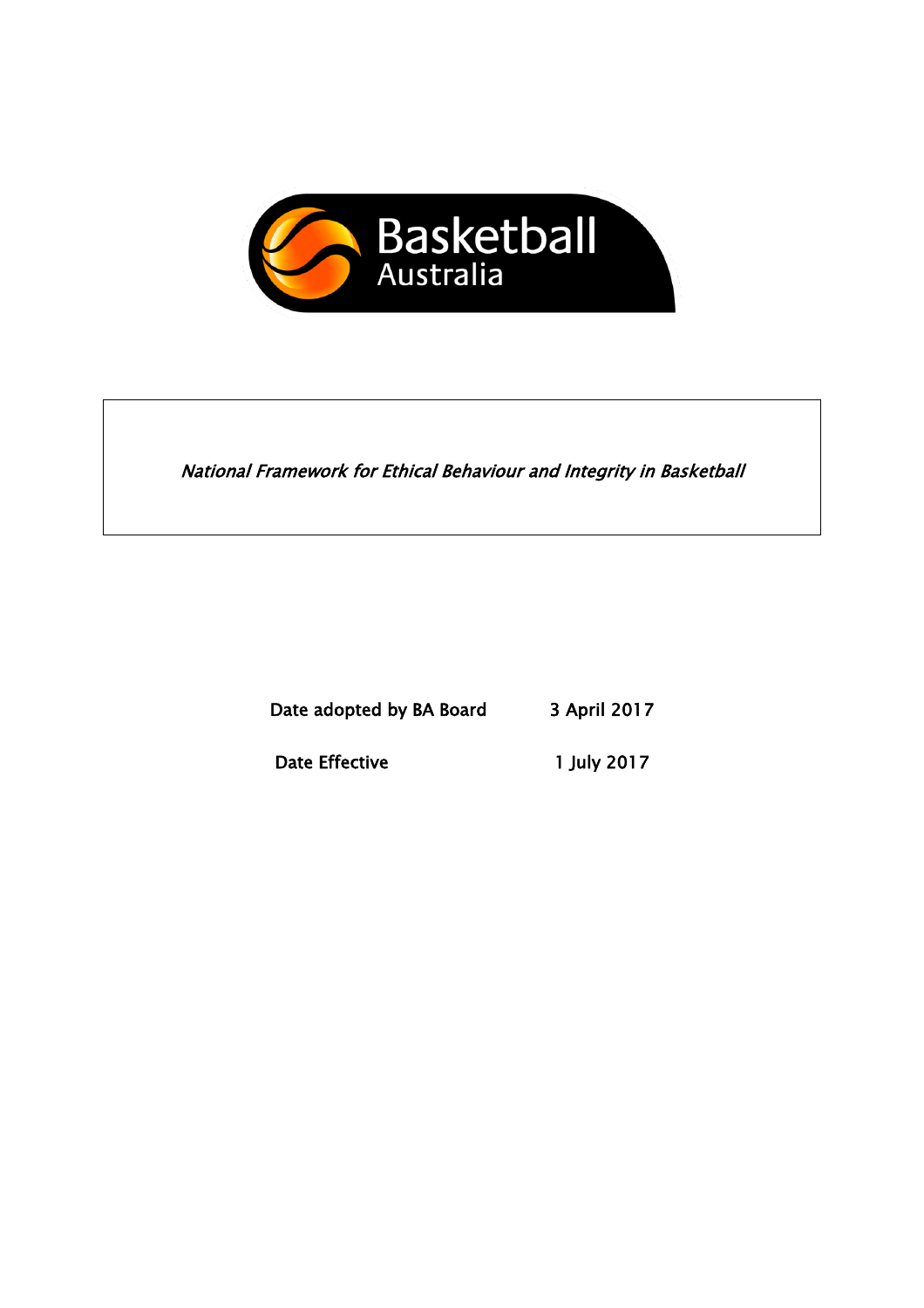# **Table of Contents**

| 1.                                                                                |  |  |  |
|-----------------------------------------------------------------------------------|--|--|--|
| 2.                                                                                |  |  |  |
| 3.                                                                                |  |  |  |
| Application to Anti-Doping, Member Protection and Sports Science and Sports<br>4. |  |  |  |
| 5.                                                                                |  |  |  |
| 6.                                                                                |  |  |  |
| 7.                                                                                |  |  |  |
| 8.                                                                                |  |  |  |
| 9.                                                                                |  |  |  |
| 10.                                                                               |  |  |  |
| 11.                                                                               |  |  |  |
| 12.                                                                               |  |  |  |
| 13.                                                                               |  |  |  |
| 14.                                                                               |  |  |  |
| 15.                                                                               |  |  |  |
| 16.                                                                               |  |  |  |
| 17.                                                                               |  |  |  |
| 18.                                                                               |  |  |  |
| 19.                                                                               |  |  |  |
|                                                                                   |  |  |  |
| 21.                                                                               |  |  |  |
|                                                                                   |  |  |  |
|                                                                                   |  |  |  |
| 24.                                                                               |  |  |  |
| 25.                                                                               |  |  |  |
| 26.                                                                               |  |  |  |
| 27.                                                                               |  |  |  |
|                                                                                   |  |  |  |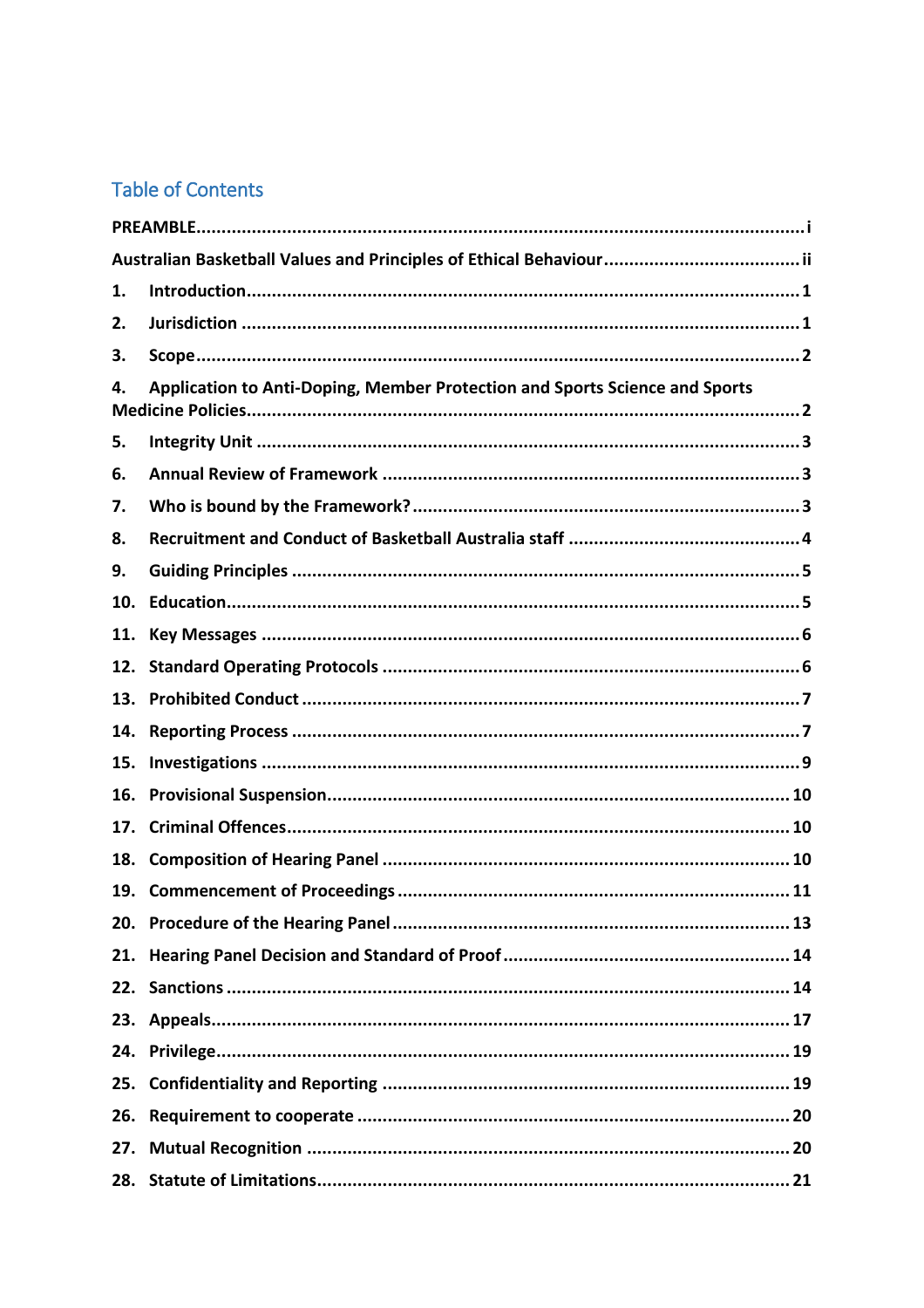**Appendix 1 – Code of Conduct for Directors, Employees, Contractors and Volunteers** 

- **Appendix 2 – Gambling and Match-Fixing Policy**
- **Appendix 3 – Illicit Drugs Policy**

**Appendix 4 – Anti-Doping Policy**

**Appendix 5 – Member Protection Policy**

- **Appendix 6 – Sports Science and Sports Medicine Policy**
- **Appendix 7 – Whistleblowing Policy**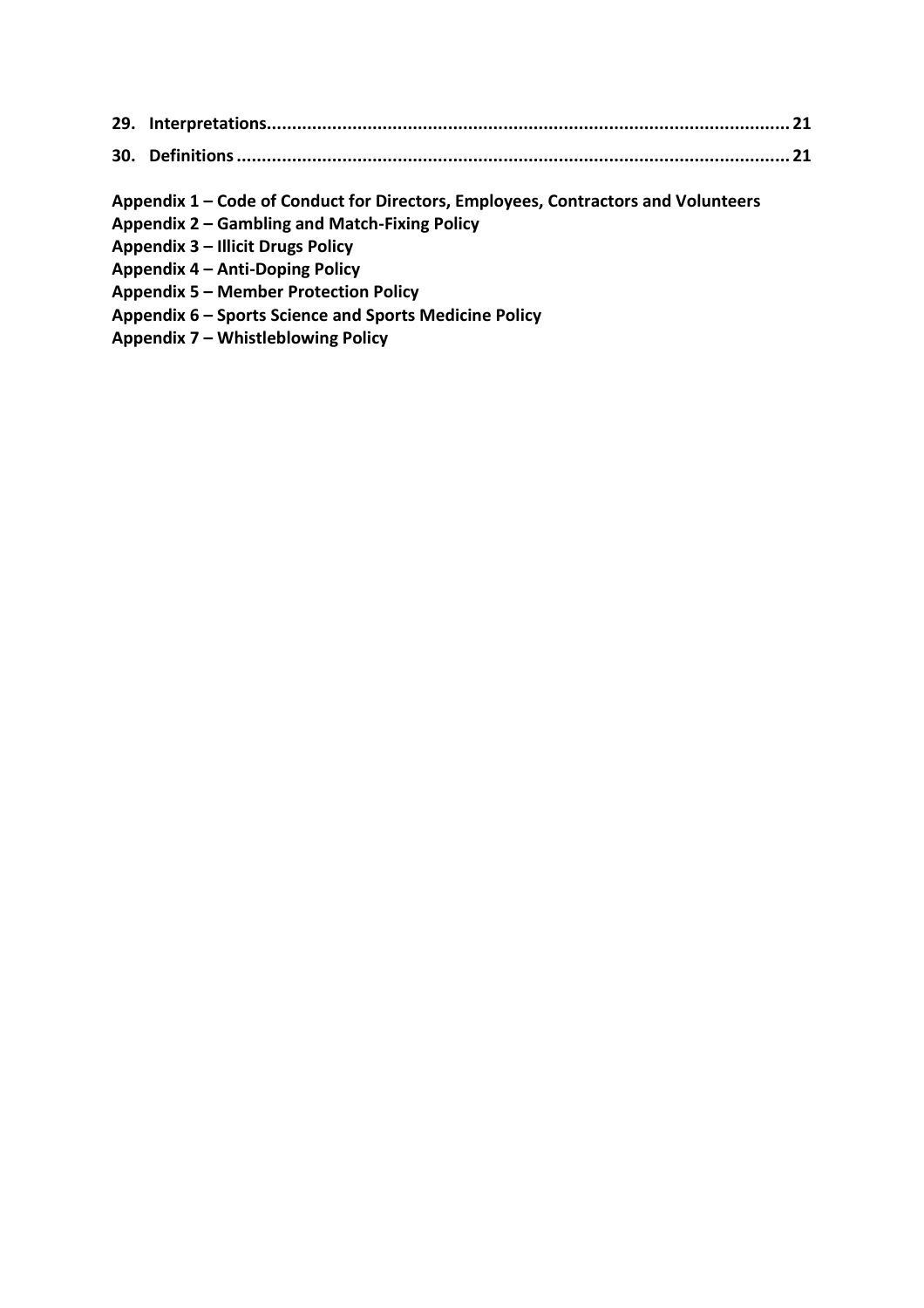### <span id="page-3-0"></span>PREAMBLE

Basketball Australia's *National Framework for Ethical Behaviour and Integrity in Basketball* By-Law (the Framework) is the umbrella policy that sets out Basketball Australia's national integrity framework. The Framework will be adopted in full by each state and territory association and applies to all Competitions or Events approved by Basketball Australia or a state or territory association, including the National Basketball League.

Basketball Australia acknowledges that the sport of basketball, like many other sports, is not immune from the risks of corruption, match-fixing, doping, illicit drug use and other issues that jeopardise the integrity of the sport. Basketball Australia therefore seeks to take a proactive approach to mitigate the risks and provide a safe, fair and trustworthy environment for all participants at all levels of the sport.

This Framework is a comprehensive response to emerging risks to the integrity of basketball. It incorporates values, principles and a code of conduct that will guide our operations and promotes the development and implementation of clear education and communication strategies. It also implements a robust set of reporting, investigatory and sanctioning provisions to deal with conduct that is likely to be detrimental to the integrity of the sport or bring the game of basketball into disrepute.

The safety and wellbeing of members is also of the utmost importance. It is Basketball Australia's strong view that the conduct of all participants should reflect the values of our sport and that this will help to strengthen our capacity to manage integrity risks.

Basketball Australia also acknowledges that many of the issues covered by this Framework may also constitute criminal offences or be covered by other government regulation. Basketball Australia will therefore cooperate and work closely with law enforcement and regulatory agencies in the application of this Framework.

The Framework sets the broad expectations for the conduct of all Participants. It also incorporates detailed policies to regulate behaviour and ensure action can be taken against those who fail to adhere to behavioural standards and expose the sport to undue risk.

The matters covered by this Framework include:

- Anti-Doping
- Illicit Drugs
- Gambling and Match-Fixing
- Member Protection
- Sports Science and Sports Medicine

Policies within the Framework may also contain specific procedures, penalties and sanctions that are separate or in addition to those contained in this By-Law, and all Participants should familiarise themselves with Basketball Australia's full suite of integrity related policies.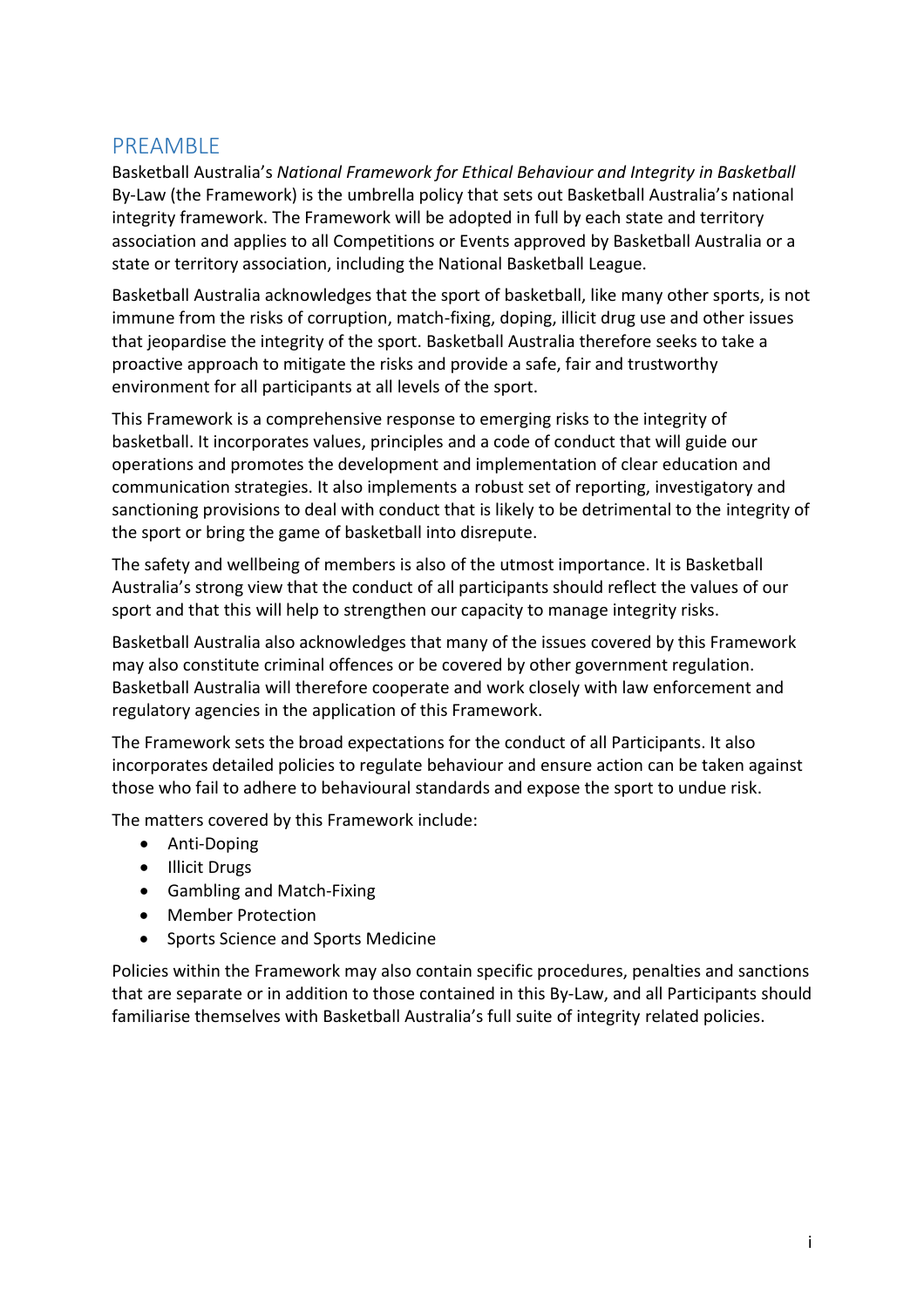# <span id="page-4-0"></span>Australian Basketball Values and Principles of Ethical Behaviour

The *National Framework for Ethical Behaviour and Integrity in Basketball* has been developed on the premise that all participants and employees should act honestly and in good faith at all times and in the best interests of the sport.

It is also important that we provide a safe, fair, welcoming and inclusive environment that is free from corruption for our athletes, officials, coaches and all other valued participants and fans.

In order to achieve our objectives, Australian Basketball shall be guided by the following principles and action statements:

#### **We are the custodians of the sport of basketball**

We manage the game for the benefit of our members and will make decisions that help basketball meet its full potential and that are in the best interests of the sport.

#### **We are ethical, honest and trustworthy**

We act with integrity and are committed to fair play both on and off the court. We respect, promote and enforce standards and rules in a consistent manner.

#### **Basketball is a source of national pride**

All Australians should be proud of how we play the game and conduct ourselves both on and off the court.

#### **Basketball is for everyone**

Basketball is "Everyone's Game" and we have a responsibility to remove barriers, make it accessible, provide opportunities and encourage all Australians to enjoy the game.

#### **Basketball provides a sense of community**

We will create opportunities for people to get together and engage in a positive and welcoming environment based on a shared sense of purpose, cooperation and respect.

#### **We support excellence at all levels**

We will provide opportunities for all our participants to achieve their best. Everyone who is involved in our sport should be encouraged to do their best and make their communities proud. We will acknowledge the efforts and achievements of all participants.

#### **Basketball provides a fun and safe environment**

We will provide and promote an environment that is fun, welcoming, supportive and conducive to the safe enjoyment of basketball.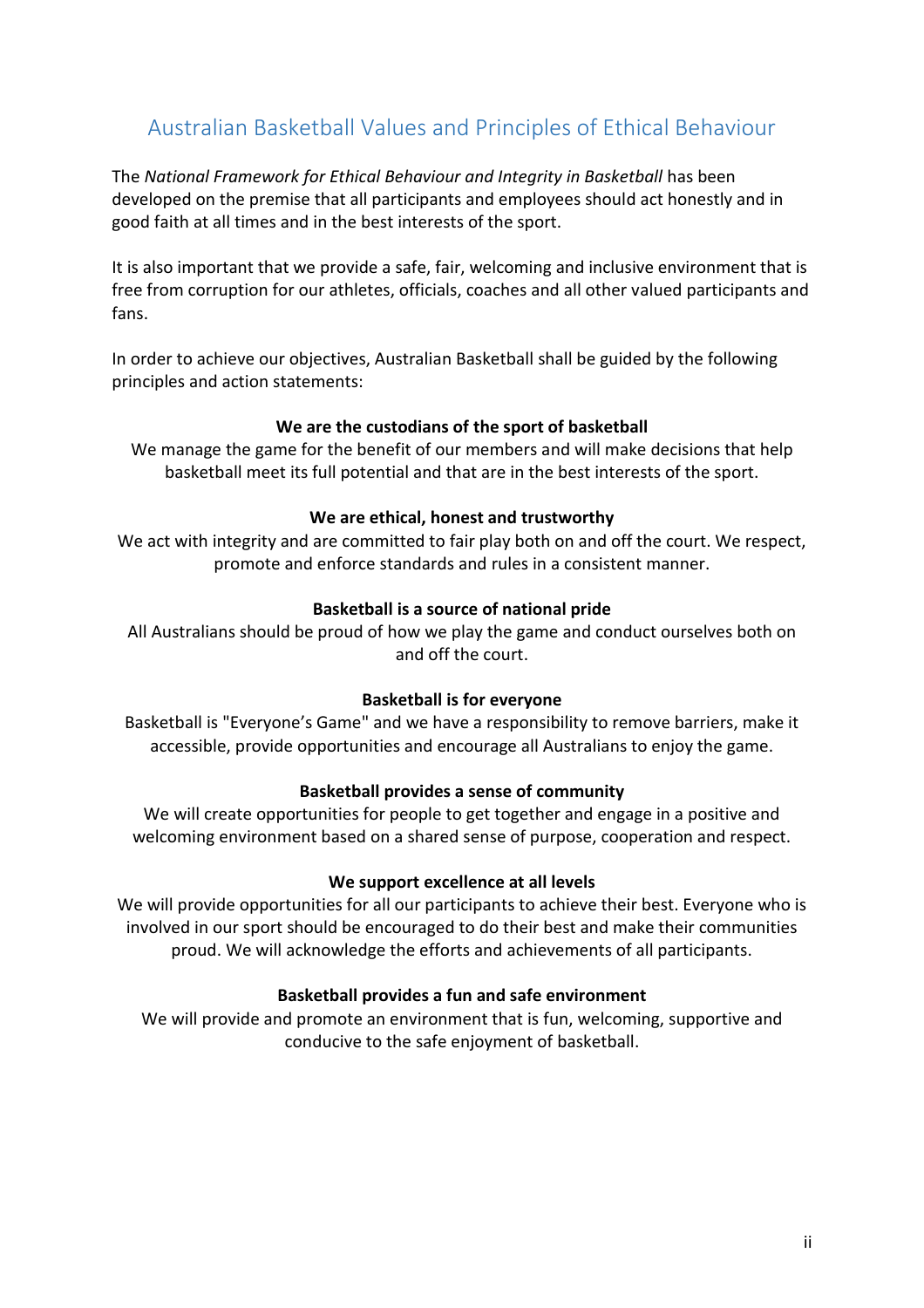# <span id="page-5-0"></span>1. Introduction

- 1.1 Basketball Australia, Member Organisations and Authorised Providers are obligated to uphold and maintain the integrity of basketball and to protect the health and wellbeing of all Participants in the sport.
- 1.2 Australian Basketball is committed to the highest standards of conduct and ethical behaviour in all of its activities by promoting and supporting a culture of honest and ethical behaviour both on and off the court.
- 1.3 Integrity in basketball means preserving the core values of basketball and upholding the principles that define the essence of Australian sport: fairness, respect, responsibility and safety.
- 1.4 Integrity in sport is an emerging concept that incorporates a range of distinct, yet often interrelated issues. This Framework has been developed to ensure that Australian Basketball is able to adapt and respond to any new developments in this area.
- 1.5 This Framework sets out procedures for managing the reporting, investigation and determination of potential breaches. These procedures are distinct in nature from criminal or civil proceedings.
- 1.6 Investigations into integrity matters may require specialist expertise. Basketball Australia will engage necessary technical expertise to administer, monitor and enforce this Framework and related policies as required.

# <span id="page-5-1"></span>2. Jurisdiction

- 2.1 This Framework is made by Basketball Australia as a By-Law under Clause 21 of Basketball Australia's Constitution and is binding on all Participants and Clubs. This Framework may be amended by the Basketball Australia Board from time-to-time.
- 2.2 The Basketball Australia Board may in its sole discretion, delegate any or all of its powers under this Framework, including but not limited to the power to adopt, apply, monitor and enforce this Framework.
- 2.3 Member Organisations are expected to adopt this Framework, including any amendments or new appendices, in full, without amendment, as a By-Law under their constitution within three (3) months of the date it is adopted by the Basketball Australia Board.
- 2.4 By virtue of their ongoing membership, employment, contractual or other relationship with Basketball Australia, a Member Organisation or an Authorised Provider, Participants and Clubs are bound by this By-Law and required to comply with all of its provisions.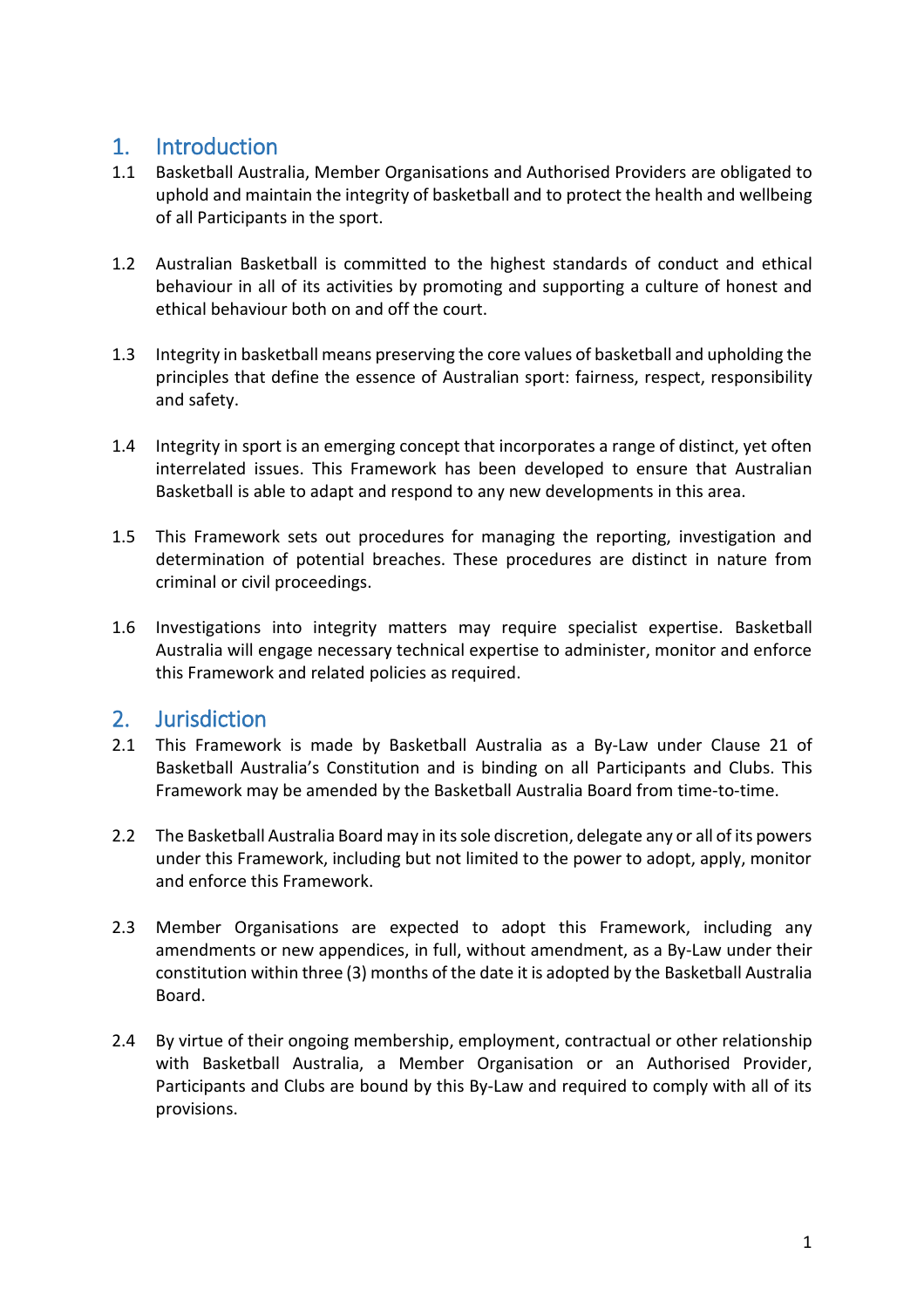# <span id="page-6-0"></span>3. Scope

- 3.1 The Framework incorporates the Basketball Australia policies included as appendices. These policies may be amended by the Board from time-to-time as appropriate and any amendments will be incorporated into this Framework after being adopted by the Board in accordance with the Basketball Australia Constitution.
- 3.2 Nothing in this Framework limits the rights or obligations under any other Basketball Australia By-Law, Policy, Code of Conduct or any other relevant agreements.
- 3.3 A Participant or Club who is investigated under this Framework may also be investigated and sanctioned under any other applicable Basketball Australia By-Laws, agreements, rules or policies.
- 3.4 The conduct prohibited under this Framework may also constitute a criminal offence or a breach of other applicable laws or regulations. This Framework is intended to supplement such laws and regulations. It is not intended, and should not be interpreted, construed or applied, to prejudice or undermine in any way the application of such laws and regulations. Participants must comply with all applicable laws and regulations at all times.
- 3.5 For the avoidance of doubt, nothing in this Framework limits the application of Commonwealth, State and Territory laws or the ability of Basketball Australia to refer such issues to the police or other relevant authorities.
- 3.6 Further, Basketball Australia will cooperate fully with any law enforcement or regulatory investigation into the conduct of Participants, and may delay its own investigations under this Framework until police or regulatory proceedings are finalised, if required so as not to prejudice such proceedings or if otherwise determined to be appropriate.

# <span id="page-6-1"></span>4. Application to Anti-Doping, Member Protection and Sports Science and Sports Medicine Policies

- 4.1 This Framework includes Basketball Australia's Anti-Doping Policy (Appendix 4), Basketball Australia's Member Protection Policy (Appendix 5) and Basketball Australia's Sports Science and Sports Medicine Policy (Appendix 6), however, these three policies have distinct provisions regarding the reporting, investigation and management of incidents, including the determination and resolution of issues, as well as their own definitions of terms.
- 4.2 In the event of any inconsistency the provisions of Basketball Australia's Anti-Doping Policy shall prevail in all instances. For the avoidance of doubt, any allegation relating to a breach or possible breach of Basketball Australia's Anti-Doping Policy will be dealt with in accordance with its Anti-Doping Policy.
- 4.3 In the event of any inconsistency between this Framework and Basketball Australia's Member Protection Policy or Basketball Australia's Sports Science and Sports Medicine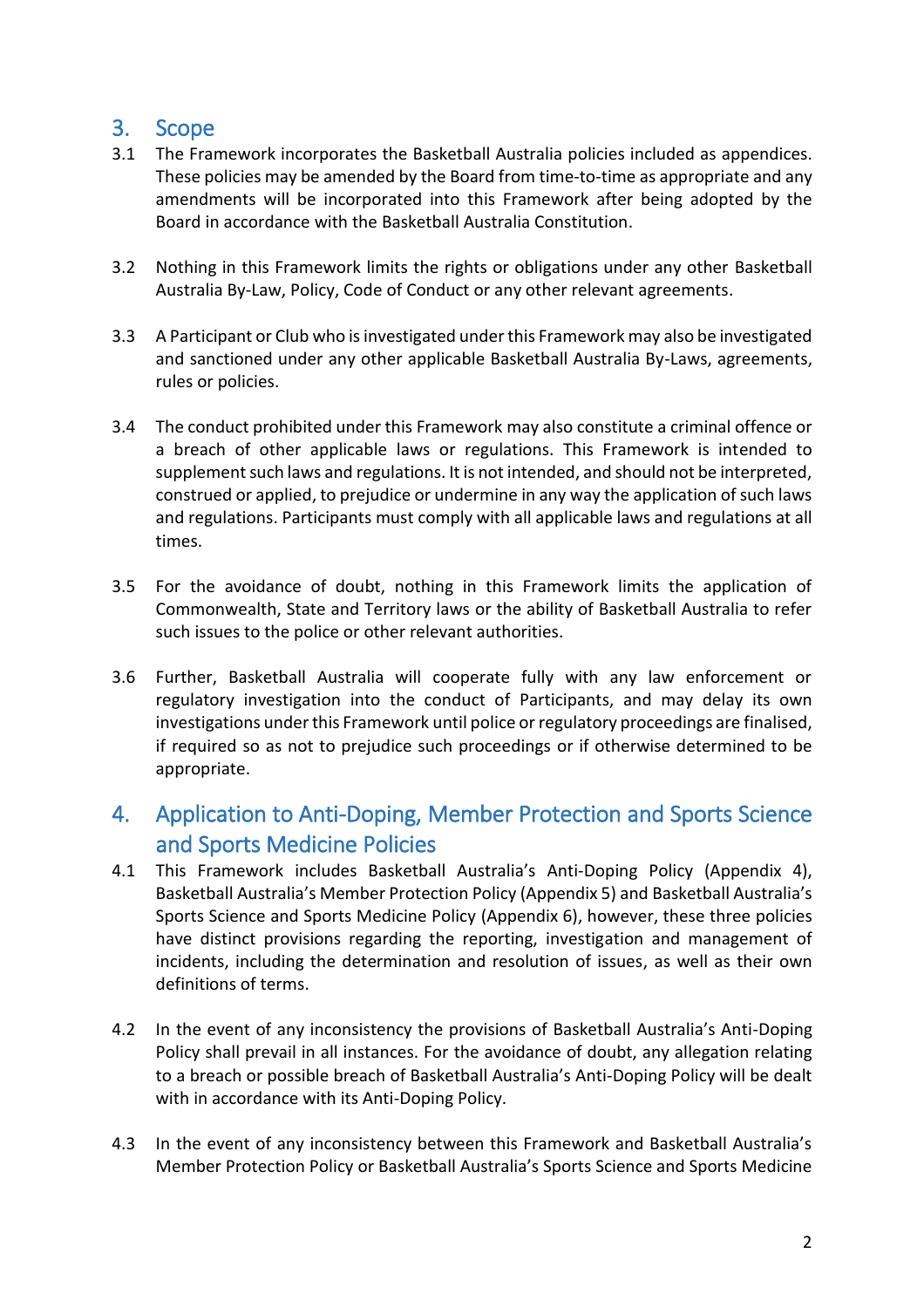Policy the Basketball Australia Integrity Unit shall determine which procedures will apply.

4.4 Basketball Australia expects Member Organisations to adopt the Basketball Australia Member Protection Policy. However, if a Member Organisation has a Member Protection Policy that is inconsistent with Basketball Australia's Member Protection Policy, matters at state level may be dealt with in accordance with the Member Organisation's Member Protection Policy.

# <span id="page-7-0"></span>5. Integrity Unit

- 5.1 This Framework shall be managed by the Basketball Australia Integrity Unit.
	- 5.1.1 The Basketball Australia Integrity Unit shall comprise at least two Basketball Australia staff members with appropriate skills and qualifications as determined necessary and as nominated by the CEO from the time-to-time.
- 5.2 Basketball Australia will engage a National Integrity Officer who shall be a member of the Integrity Unit.
- 5.3 The Integrity Unit shall prepare and table a report for the Board on any matters arising under this Framework at each Board meeting.

## <span id="page-7-1"></span>6. Annual Review of Framework

- 6.1 This Framework and all included policies shall be reviewed on an annual basis in consultation with Member Organisations and Authorised Providers.
	- 6.1.1 Individual policies should also be reviewed when a new or revised template is released by a Relevant Government Agency.
- 6.2 The Board shall determine an appropriate time for the annual review of this Framework to occur, taking into account the operational schedule of Basketball Australia and balancing other organisational priorities.
- 6.3 The Basketball Australia Integrity Unit shall prepare a report for the Board outlining the findings of the annual review, including a summary of the operations of the Framework and any proposed changes.

# <span id="page-7-2"></span>7. Who is bound by the Framework?

- 7.1 This Framework shall apply to all Member Organisations, Authorised Providers Participants and Clubs. Each policy shall indicate the relevant provisions specifically applicable to each person or entity.
- 7.2 Notwithstanding clause 7.1, all Participants are bound by and required to comply with all the provisions of this Framework that are applicable and relevant to their participation in basketball. Accordingly, by participating all Participantsshall be deemed to accept all terms set out herein and have agreed that it is their personal responsibility to: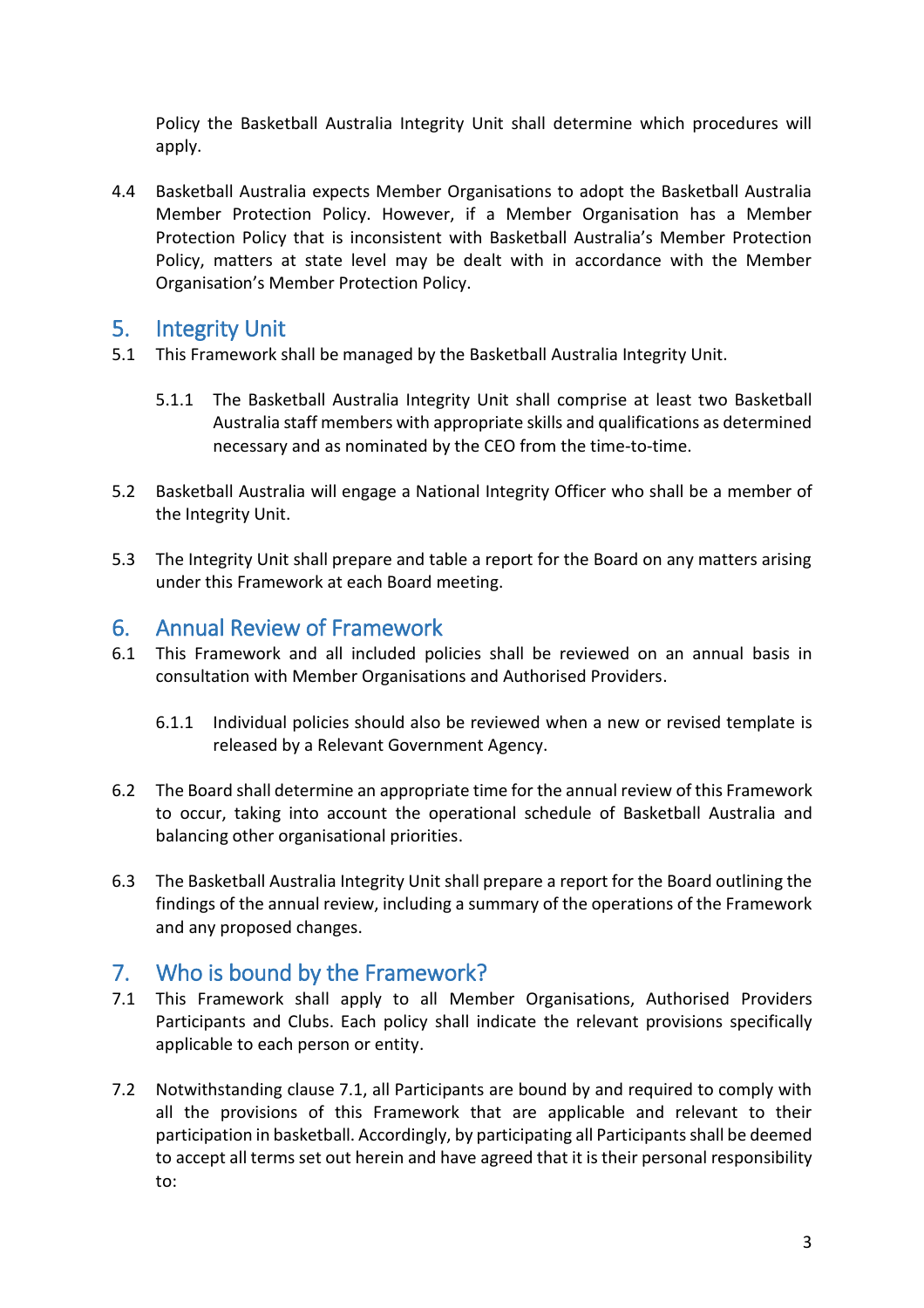- 7.2.1 familiarise themselves with and be knowledgeable of all the requirements of this Framework that are applicable and relevant to them, including what constitutes Prohibited Conduct under this Framework;
- 7.2.2 comply with anti-doping policies applicable to them and be mindful of the World Anti-Doping Code understanding that action required under this Framework may be addressed under Basketball Australia's Anti-Doping Policy;
- 7.2.3 act in a discreet and confidential manner in discharging their obligations under this Framework;
- 7.2.4 submit to the authority of the Basketball Australia Board, including as delegated, to adopt, apply, monitor and enforce compliance with this Framework;
- 7.2.5 agree to provide any information reasonably requested during any investigation under this Framework, including, but not limited to, copies of or access to telephone records, bank statements, internet services records, computer hard drives, electronic devices or other information storage equipment; and
- 7.2.6 submit to the jurisdiction of any Hearing Panel or Appeal Tribunal convened under this Framework to hear and determine allegations of Prohibited Conduct.
- 7.3 By registering to participate in a Competition or Event, all Participants shall be deemed to have consented to the collection, processing, disclosure and use of personal information relating to themselves and their activities, to the extent expressly permitted under the terms of this Framework and in accordance with Basketball Australia's privacy policy.

# <span id="page-8-0"></span>8. Recruitment and Conduct of Basketball Australia staff

- 8.1 Recruitment and induction procedures for all Employees and Volunteers should include adequate background checks appropriate to the position to which they are to be appointed, including but not limited to any relevant Sport Science and Sports Medicine qualifications and police checks.
	- 8.1.1 Any person engaged as a Sports Scientist must hold a current accreditation with Exercise and Sports Science Australia (ESSA) and adhere to the *ESSA Accredited Sports Scientist Professional Standards*.
	- 8.1.2 For the avoidance of doubt, all relevant background checks should be completed prior to a letter of offer being issued to the prospective Employee.
- 8.2 Basketball Australia's induction processes for new Employees and Volunteers shall also include familiarisation with this Framework and the completion of relevant integrity education, including but not limited to the ASADA Level 1 anti-doping course and the Australia government's *Keep Sport Honest* anti-match-fixing program.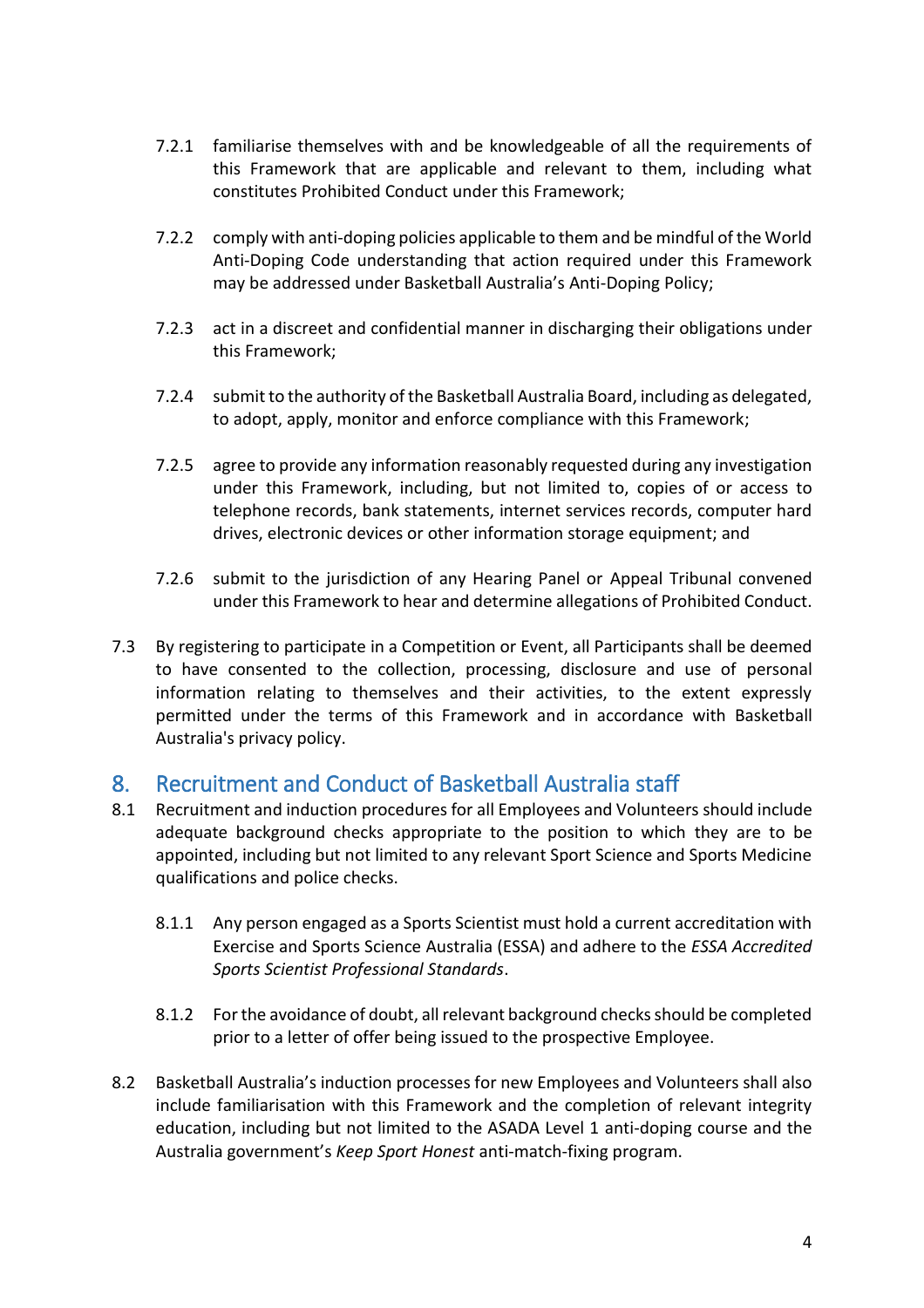- 8.3 This Framework includes a Code of Conduct to guide the behaviour of Directors, Employees, Contractors and Volunteers (Appendix 1).
- 8.4 Contracts for Basketball Australia staff and contractors shall include clauses that require compliance with this Framework and Policies.

## <span id="page-9-0"></span>9. Guiding Principles

- 9.1 Basketball Australia acknowledges that integrity in sport is underpinned by good governance and ethical behaviour at all levels of sport.
- 9.2 Basketball Australia has developed principles and values of ethical behaviour to guide the implementation of this Framework.
- 9.3 Basketball Australia will also develop material to guide the behaviour of Participants and help to maintain the integrity of the sport of basketball.

## <span id="page-9-1"></span>10. Education

- 10.1 Acknowledging that education is an integral component of an effective integrity framework, Basketball Australia, in consultation with Member Organisations and Authorised Providers, will develop and maintain an education strategy that incorporates material addressing the matters covered by each policy under this Framework.
- 10.2 The education strategy shall include a range of education programs and may involve either online or face-to-face learning, or a combination of both.
- 10.3 Each policy within this Framework shall specify the Participants required to undertake any particular Basketball Australia education program.
	- 10.3.1 Participants shall be required to undertake education programs that are relevant and proportionate to their level of participation in the sport and their vulnerability to integrity risks.
	- 10.3.2 Where appropriate, accreditation procedures for Coaches and Officials will include relevant integrity education and assessment.
- 10.4 Participants who must complete education and training programs will be directed to do so by Basketball Australia, Member Organisations or Authorised Providers from time to time. The current education requirements to participate in specific roles at relevant levels of competition will be published on the Basketball Australia website.
	- 10.4.1 Basketball Australia will also develop a database to record successful completion of education programs by Participants.
- 10.5 Notwithstanding Clauses 10.3 and 10.4, Basketball Australia may direct any Participant to undertake additional or specific education programs as deemed necessary and appropriate from time to time.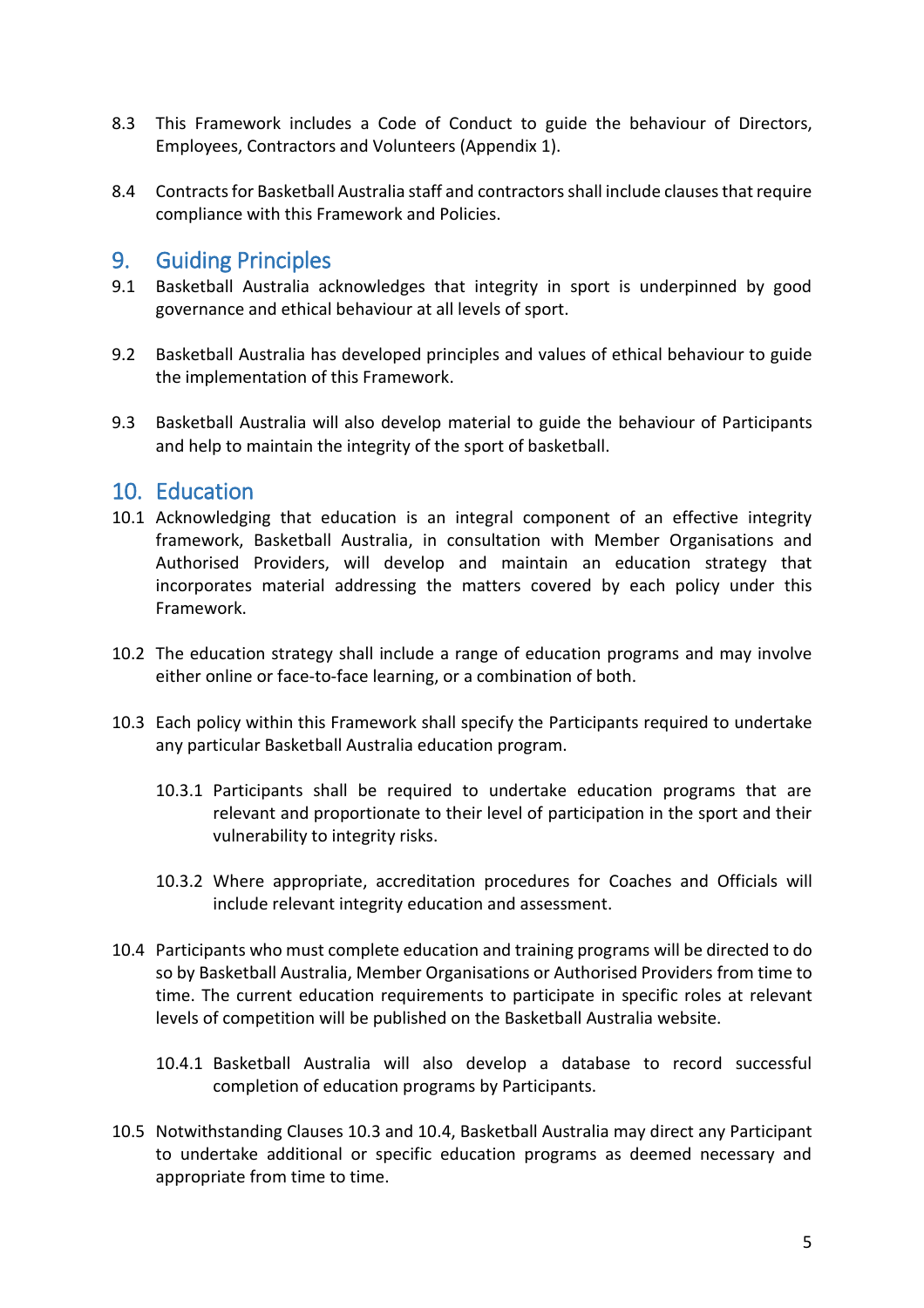- 10.5.1 Where Basketball Australia directs a Participant to undertake additional or specific education, they shall specify a reasonable timeframe within which it shall be completed.
- 10.5.2 If the Participant fails to complete the additional or specific education program within the designated timeframe as directed by Basketball Australia they may be suspended by Basketball Australia from participation in any Competition or Event until such time as they have successfully completed the relevant education to the satisfaction of Basketball Australia.
- 10.5.3 Basketball Australia may, however, grant an extension of time to complete the relevant education.
- 10.6 The education strategy may include programs developed by Basketball Australia, Member Organisations or Authorised Providers for the specific purposes of basketball Participants or resources published by government agencies or other suitable third parties.
- 10.7 Basketball Australia may engage third parties to develop, deliver and administer integrity education programs as required.
- 10.8 The education strategy should be reviewed on a biennial basis and should include an analysis of the number of Participants who have completed education programs. This review will be conducted in consultation with Member Organisations and Authorised Providers.

#### <span id="page-10-0"></span>11. Key Messages

- 11.1 Basketball Australia recognises that it is important that all Participants have easy access to key information about this Framework.
- 11.2 Relevant Policies under this Framework should include a set of key messages that provide basic information, summarise key provisions and act as a guide for when a more detailed analysis of the Policy or Framework or other further action is required.
- 11.3 The key messages are intended to support the implementation of the Policies and raise general awareness among Participants. They are not intended and should not be construed in any way to provide a complete and comprehensive overview of the Policies. If there is any inconsistency between this Framework and the key messages, this Framework prevails.

### <span id="page-10-1"></span>12. Standard Operating Protocols

12.1 The Basketball Australia Integrity Unit shall develop and maintain Standard Operating Protocols for the management of investigations under this Framework.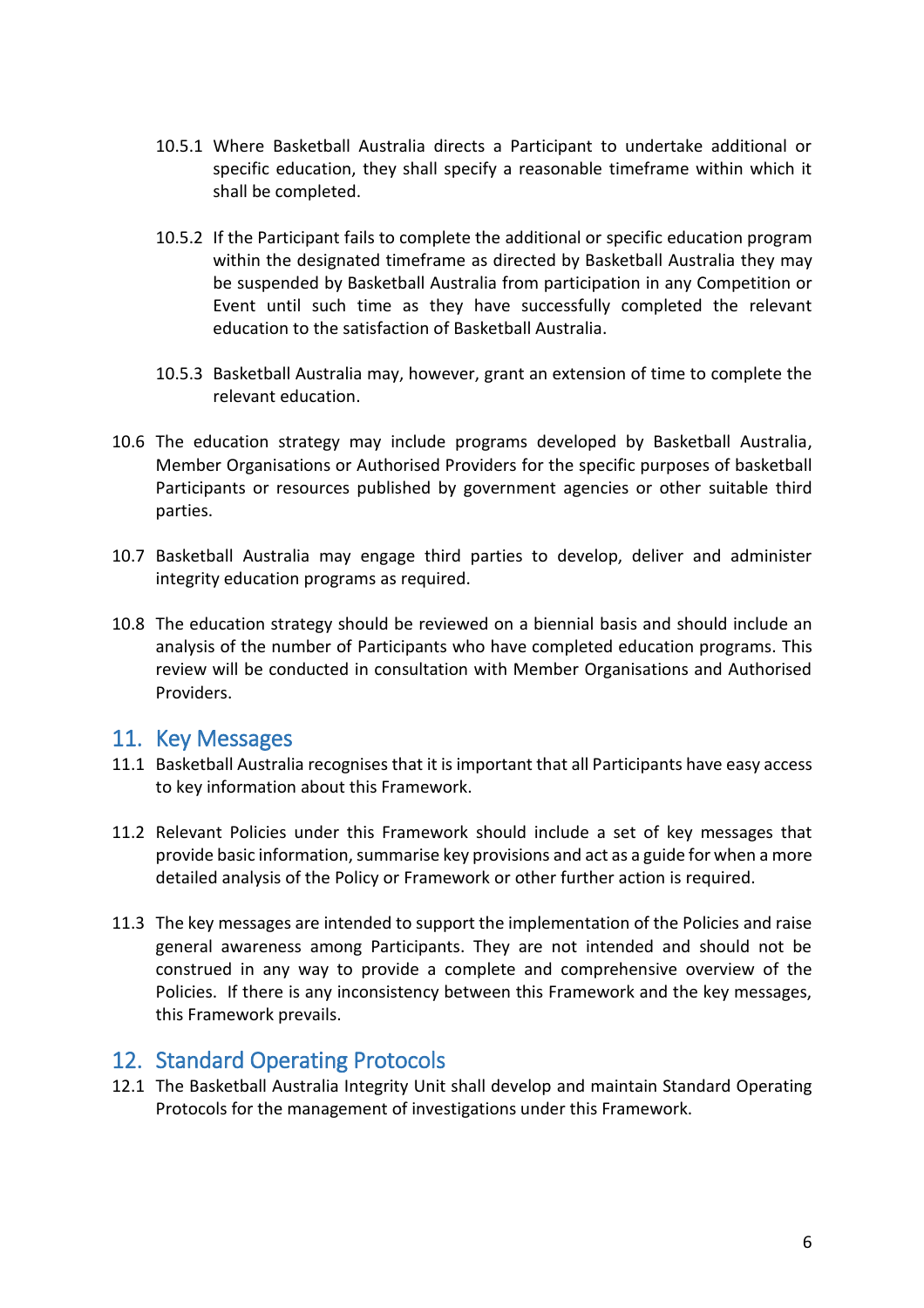12.2 The Standard Operating Protocols should guide the conduct of Basketball Australia staff and help to ensure matters are handled appropriately and in accordance with the provisions of this Framework and applicable laws and regulations.

# <span id="page-11-0"></span>13. Prohibited Conduct

- 13.1 Any conduct defined or described in this Framework as 'Prohibited Conduct' shall be Prohibited Conduct including but not limited to conduct in breach of Claus[e 13.2.](#page-11-2)
- <span id="page-11-2"></span>13.2 Participants and Clubs must not and must not direct or arrange any other person to:
	- 13.2.1 conduct themselves in any manner, or engage in any activity whether before, during or after a Competition or Event that would impair public confidence in the honest and orderly conduct of the Competition or Event or in the integrity and good character of basketball and its participants; or
	- 13.2.2 engage in any conduct or activity which brings Basketball Australia, a Member Organisation, an Authorised Provider or the sport of basketball into disrepute or censure;
	- 13.2.3 make improper use of information acquired by virtue of their position in any Team selected by Basketball Australia or a Member Organisation or relationship with Basketball Australia or a Member Organisation to gain, directly or indirectly, an advantage for themselves or for any other person or to cause detriment to Basketball Australia, including but not limited to the use of information related to betting or gambling activities associated with basketball; and
	- 13.2.4 breach or fail to comply with any part of this Framework or any policy that forms part of this Framework.
- 13.3 For the avoidance of doubt, a breach of Basketball Australia's Member Protection Policy shall not be deemed to be Prohibited Conduct for the purposes of the Framework unless it is of a serious nature and cannot be dealt with effectively by the provisions of that policy.
- 13.4 Each Policy to which this Framework applies shall also state what constitutes Prohibited Conduct under that Policy and will be dealt with in accordance with the provisions of this Framework.
- 13.5 Participants and Clubs are required to report Prohibited Conduct in accordance with Clause 14 of this Framework. Failure to report may itself be considered Prohibited Conduct and result in sanctions against the Participant or Club.

### <span id="page-11-1"></span>14. Reporting Process

14.1 A Participant must promptly notify the Basketball Australia Integrity Unit, through the Independent Reporting Hotline, if they: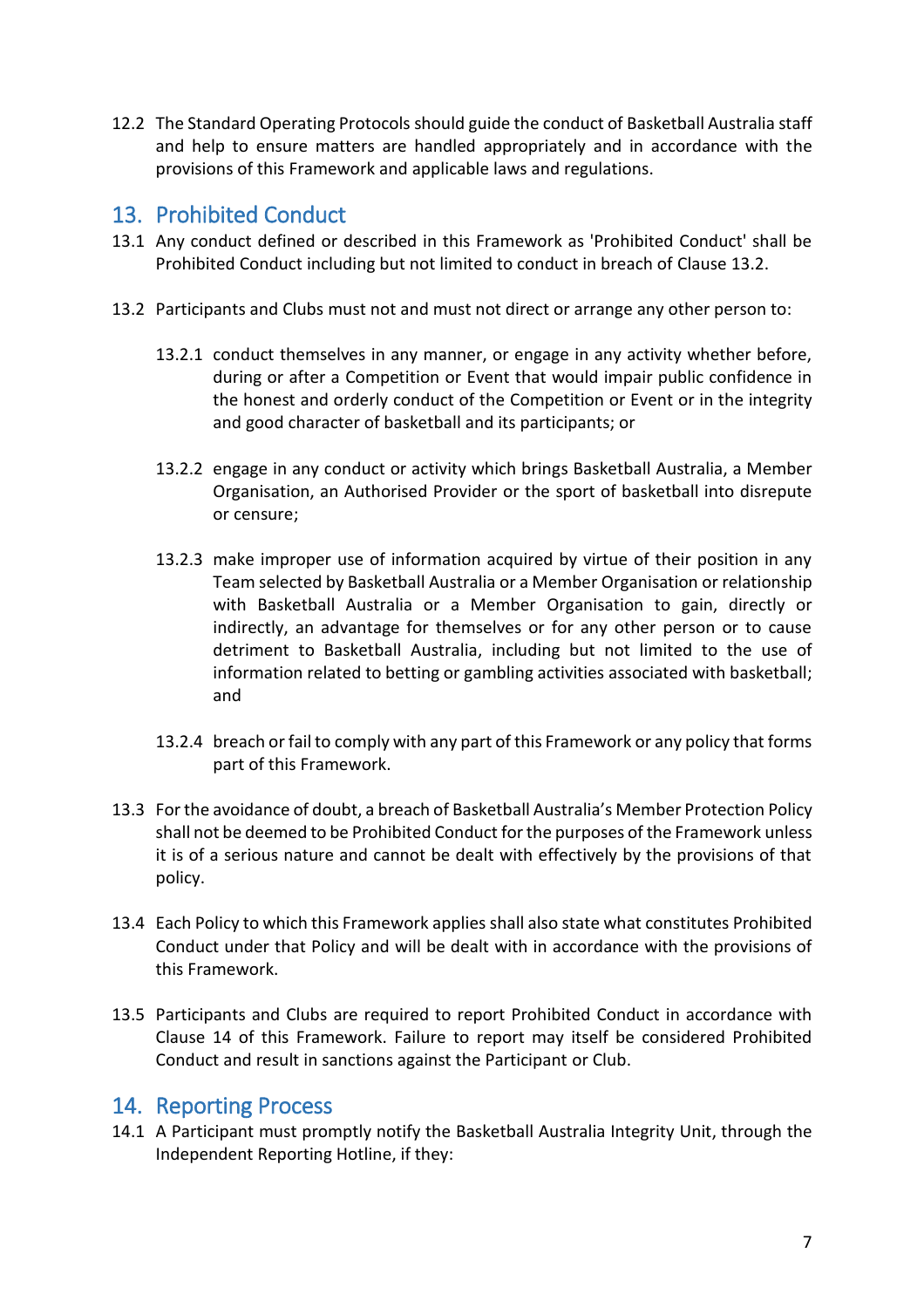- 14.1.1 are interviewed as a suspect, charged, or arrested by police in respect of conduct that would amount to an allegation of Prohibited Conduct under this Framework;
- 14.1.2 are approached by another person to engage in conduct that is Prohibited Conduct;
- 14.1.3 know or reasonably suspect that another Participant or Club has engaged in conduct, or been approached to engage in conduct that is Prohibited Conduct;
- 14.1.4 have received, or are aware or reasonably suspect that another Participant or Club has received, actual or implied threats of any nature in relation to past or proposed conduct that is Prohibited Conduct; or
- 14.1.5 have received a report of Prohibited Conduct from another Participant.
- 14.2 Notification by a Participant under this Clause 14 can be made to the Independent Reporting Hotline via phone, email, online, mobile app or via post at the discretion of the Participant and may be made anonymously if there is a genuine concern of reprisal.
	- 14.2.1 While anonymous reports may be made, they may have significant limitations that inhibit a proper and appropriate inquiry or investigation of the allegations. Therefore, Basketball Australia encourages reports to contain contact details and full details of persons involved where possible.
	- 14.2.2 The Participant making the report also has the option of disclosing their identity to the Independent Reporting Hotline but remaining anonymous from Basketball Australia.
- 14.3 Reports made to the Independent Reporting Hotline will be passed onto Basketball Australia's nominated Disclosure Officer(s).
	- 14.3.1 Where a Participant has made an anonymous report, the matter will be reported to the Disclosure Officer without any personal details.
- 14.4 Any report by a Participant under this Clause 14 will be dealt with confidentially by Basketball Australia unless disclosure is otherwise required or permitted by law, under this Framework, in agreements regulating betting, or if the allegation of the Prohibited Conduct is already in the public domain. However, the information reported by a Participant may be considered by the Basketball Australia Integrity Unit and provided to the Hearing Panel.
- 14.5 A Participant has a continuing obligation to report any new knowledge or suspicion regarding any conduct that may amount to Prohibited Conduct under this Framework, even if the Participant's prior knowledge or suspicion has already been reported.
- 14.6 All information provided must be honest, complete and accurate.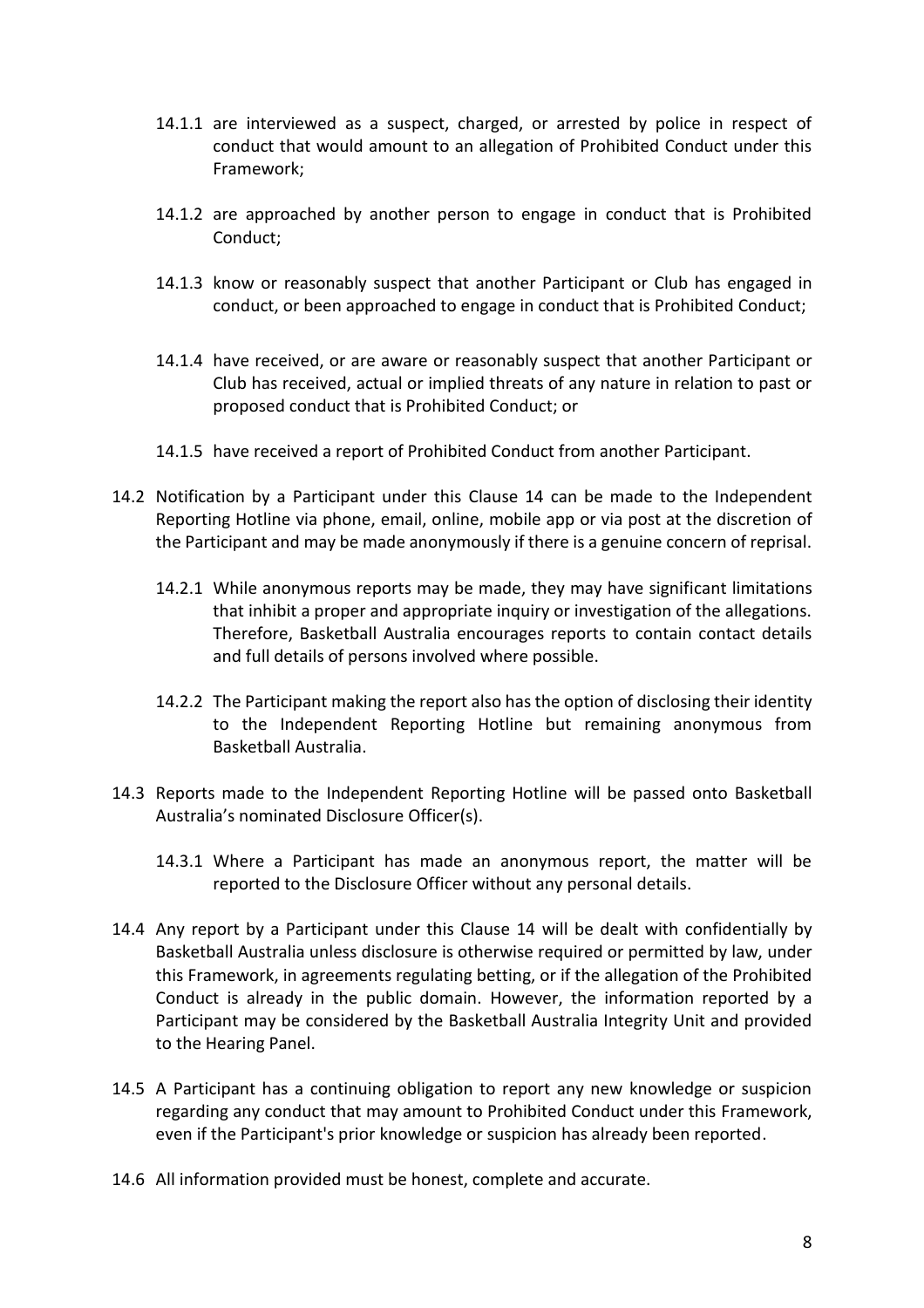- 14.7 If a report is made to another Participant, that Participant should report the matter in accordance with this Clause 14, noting the fact that it was reported to them by a third party.
- 14.8 Potential breaches of the Member Protection Policy should be reported in accordance with the specific provisions of that policy.

### <span id="page-13-0"></span>15. Investigations

- 15.1 The Basketball Australia Integrity Unit shall have the power to conduct investigations in whatever lawful manner it thinks fit into the activities of any Participant or Club who is suspected of having engaged in Prohibited Conduct.
- 15.2 A report lodged through the Independent Reporting Hotline pursuant to Clause 14 will be referred to the Basketball Australia Integrity Unit to conduct a preliminary investigation to determine if it is credible and whether there is prima facie evidence that this Framework has been breached.
- 15.3 The Basketball Australia Integrity Unit may also initiate an investigation in the absence of a report if there is a reasonable suspicion that a Participant or Club may have engaged in Prohibited Conduct.
- 15.4 The Basketball Australia Integrity Unit may at its discretion engage an Independent Investigator to conduct an investigation on its behalf.
	- 15.4.1 The Independent Investigator shall be required to report back to the Basketball Australia Integrity Unit and provide all information and evidence they have collected during their investigation.
- 15.5 For the avoidance of doubt, the Basketball Australia Integrity Unit, or Independent Investigator, may in the course of an investigation:
	- 15.5.1 inquire into, monitor and investigate any reports or suspicions that a Participant or Club may have engaged in Prohibited Conduct;
	- 15.5.2 request copies of all documents, records, articles or things, including but not limited to electronic transmissions, telephone records, banking and financial statements, internet service records and computer and other electronic information storage, in the possession or control of a Participant or Club that are relevant to the investigation; and
	- 15.5.3 require access to the premises occupied by, or in the control of, a Member Organisation, Authorised Provider or Club for the purposes of any investigation.
- 15.6 If the Basketball Australia Integrity Unit is satisfied that the report is credible and there is sufficient prima facie evidence that there has been a breach of this Framework, they shall refer the matter, via the Chief Executive Officer, or if the matter relates to the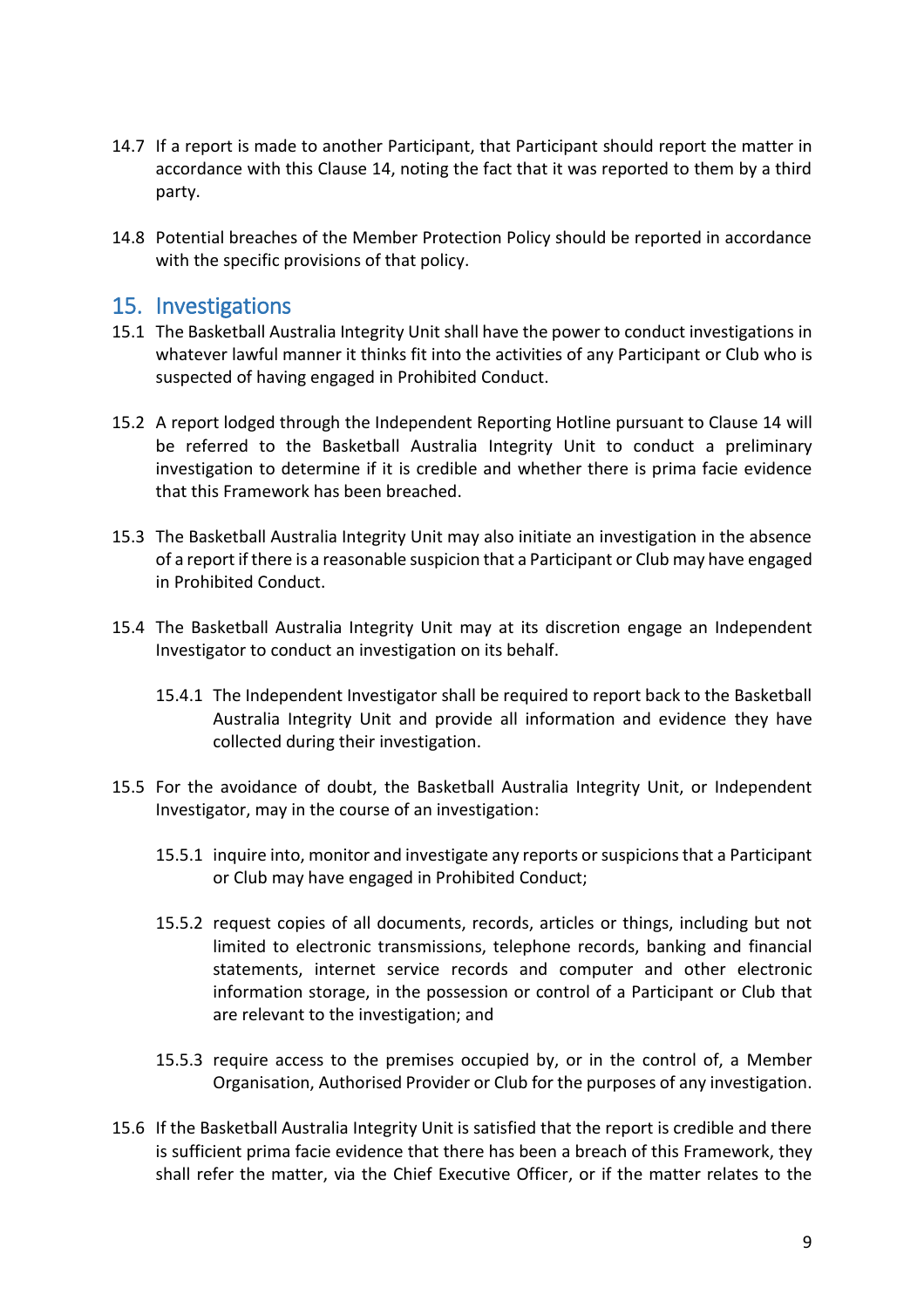Chief Executive Officer via the Chair of the Basketball Australia Board, to a Hearing Panel who will have the power to hear the matter and determine an appropriate sanction.

- 15.7 All reports or information and any documentary or other evidence that is available to the Basketball Australia Integrity Unit relating to the alleged breach of this Framework must as soon as reasonably practicable be referred to the Hearing Panel.
- 15.8 Nothing in this Clause 15 prevents Basketball Australia from enforcing any other rules and regulations.

## <span id="page-14-0"></span>16. Provisional Suspension

- 16.1 If the Basketball Australia Integrity Unit has referred to the Hearing Panel a report or information that an Alleged Offender has allegedly breached this Framework including by engaging in actual or suspected Prohibited Conduct, the Hearing Panel may provisionally suspend the Alleged Offender from any Event, Competition or activities sanctioned by or involving Basketball Australia, a Member Organisation or Authorised Provider, including their employment, until the outcome of any Hearing Panel determination.
- 16.2 If the Alleged Offender is an Employee then any provisional suspension in accordance with clause 16.1 shall be with pay.

# <span id="page-14-1"></span>17. Criminal Offences

- 17.1 Any alleged Prohibited Conduct by an Alleged Offender which the Basketball Australia Integrity Unit or Independent Investigator considers may be an unlawful offence will be reported to the police force in the jurisdiction the offence is alleged to have occurred and/or the Australian Federal Police.
- 17.2 Basketball Australia may suspend any investigations under this Framework until such time as the matter has been finalised by the police or other relevant regulatory authority if it considers it to be appropriate to do so.
- 17.3 The Basketball Australia Integrity Unit may, in its sole discretion, elect not to refer the matter to a Hearing Panel until after it discloses the allegations of Prohibited Conduct to the police or other relevant regulatory agency and/or after the police or agency confirm doing so would not jeopardise their investigation.
- 17.4 The findings of any law enforcement or regulatory investigations, including a decision of a court or other disciplinary tribunal of competent jurisdiction, may be used as evidence in investigations or hearings under this Framework and shall not preclude or prejudice a concurrent or subsequent investigation by Basketball Australia in accordance with this Framework.

# <span id="page-14-2"></span>18. Composition of Hearing Panel

18.1 The Hearing Panel must comprise three persons independent of the parties and with no prior involvement with the case and who have appropriate skills and experience appointed by the Board for such time and for such purposes as the Board thinks fit.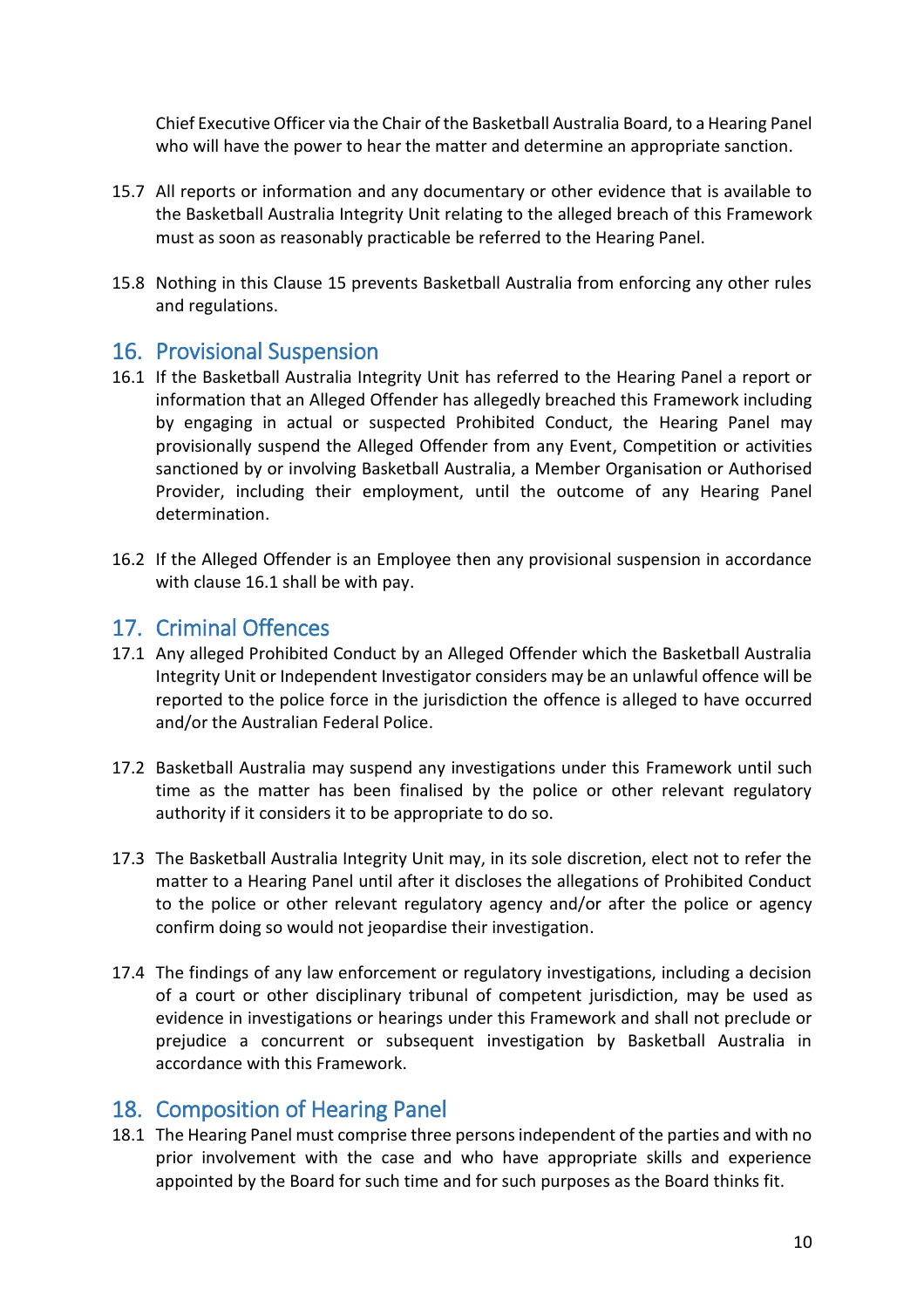18.1.1 The Hearing Panel must include at least one person who has considerable previous experience in the legal aspects of a disciplinary tribunal and dispute resolution to act as its Chairperson.

## <span id="page-15-0"></span>19. Commencement of Proceedings

- 19.1 On receipt of a referral from the Basketball Australia Integrity Unit, via the Chief Executive Officer or Chair of the Basketball Australia Board, of an actual or suspected contravention of this Framework by an Alleged Offender, the Chairperson of the Hearing Panel must issue a Notice to the Alleged Offender detailing:
	- 19.1.1 the alleged Prohibited Conduct including details of when and where it is alleged to have occurred and the rules, regulations, policies or Framework alleged to have been breached;
	- 19.1.2 the date, time and place for the proposed hearing of the alleged Prohibited Conduct which shall be as soon as reasonably practicable after the Alleged Offender receives the Notice;
	- 19.1.3 information advising the Alleged Offender of their rights (including the right to be represented at the hearing (at their own expense), to address the panel in person, to provide written submissions and to call witnesses) and the format of proceedings;
	- 19.1.4 the potential penalties in the event that the Hearing Panel makes a finding that the Alleged Offender engaged in the Prohibited Conduct; and
	- 19.1.5 a copy of the referral from the Basketball Australia Integrity Unit and any documentary or other evidence that was submitted to the Hearing Panel by the Basketball Australia Integrity Unit in relation to the alleged Prohibited Conduct by the Alleged Offender.
- 19.2 The Notice should be issued in accordance with Basketball Australia's standard operating protocols.
- 19.3 Within fourteen (14) days of the date of the Notice, the Alleged Offender must notify the Hearing Panel in writing of whether or not he or she wishes to contest the allegations.
	- 19.3.1 If the Alleged Offender does not wish to contest the allegations and accedes to the imposition of a penalty, he or she may so notify the Hearing Panel in writing, in which case no hearing shall be conducted and the Hearing Panel will consider the matter and determine an appropriate penalty.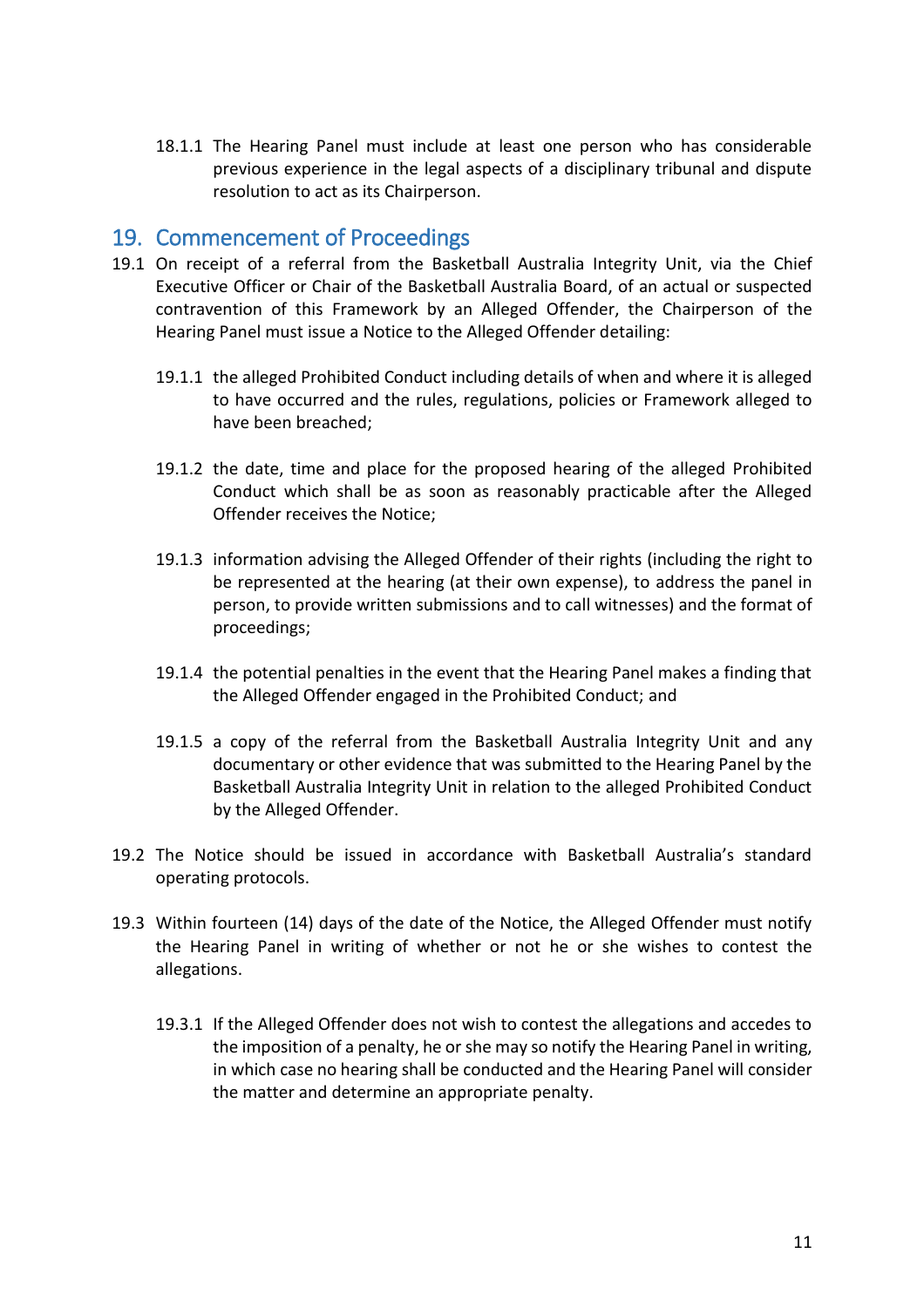- 19.3.2 If the Alleged Offender does not wish to contest the allegations, but wishes to make submissions disputing or seeking to mitigate the penalty, he or she must notify the Hearing Panel either:
	- 19.3.2.1. that he or she wishes to make those submissions at a hearing before the Hearing Panel, in which case, the Hearing will proceed in accordance with Clause 20 below; or
	- 19.3.2.2. that he or she wishes to make those submissions in writing, in which case the Hearing Panel will, on receipt of those submissions, consider the matter and determine an appropriate penalty (giving due consideration to those written submissions).
- 19.3.3 If the Alleged Offender does not admit or denies the alleged Prohibited Conduct and notifies the Hearing Panel that he or she wishes to contest the allegations, the Alleged Offender, is, by that notice, taken to have consented to the determination of the allegations in accordance with the procedure outlined in this Framework, and if the Hearing Panel finds that the Alleged Offender breached this Framework by engaging in Prohibited Conduct, to the imposition of a penalty.
- 19.4 Where the Alleged Offender wishes to rely upon documents or other evidence, they must provide copies of such material to the Hearing Panel no later than 7 days prior to the scheduled hearing. Material provided after this time will result in such documents not being permitted at the hearing except with leave of the Hearing Panel.
- 19.5 If the Alleged Offender fails to respond to the Notice within fourteen (14) days of the date of the Notice, the Alleged Offender shall be deemed to have:
	- 19.5.1 waived their entitlement to a hearing in accordance with this Framework;
	- 19.5.2 admitted to the Prohibited Conduct specified in the Notice; and
	- 19.5.3 acceded to the imposition of a penalty determined by the Hearing Panel.
- 19.6 Notwithstanding any of the above, an Alleged Offender shall be entitled at any stage to admit they have engaged in the Prohibited Conduct specified in the Notice and to accede to penalties determined by the Hearing Panel.
- 19.7 This Policy and the procedures set out in this Policy apply to all employees of Basketball Australia, Member Organisations and Authorised Providers subject to any inconsistent provision in an applicable employment contract, industrial instrument or the *Fair Work Act 2009* (Cth).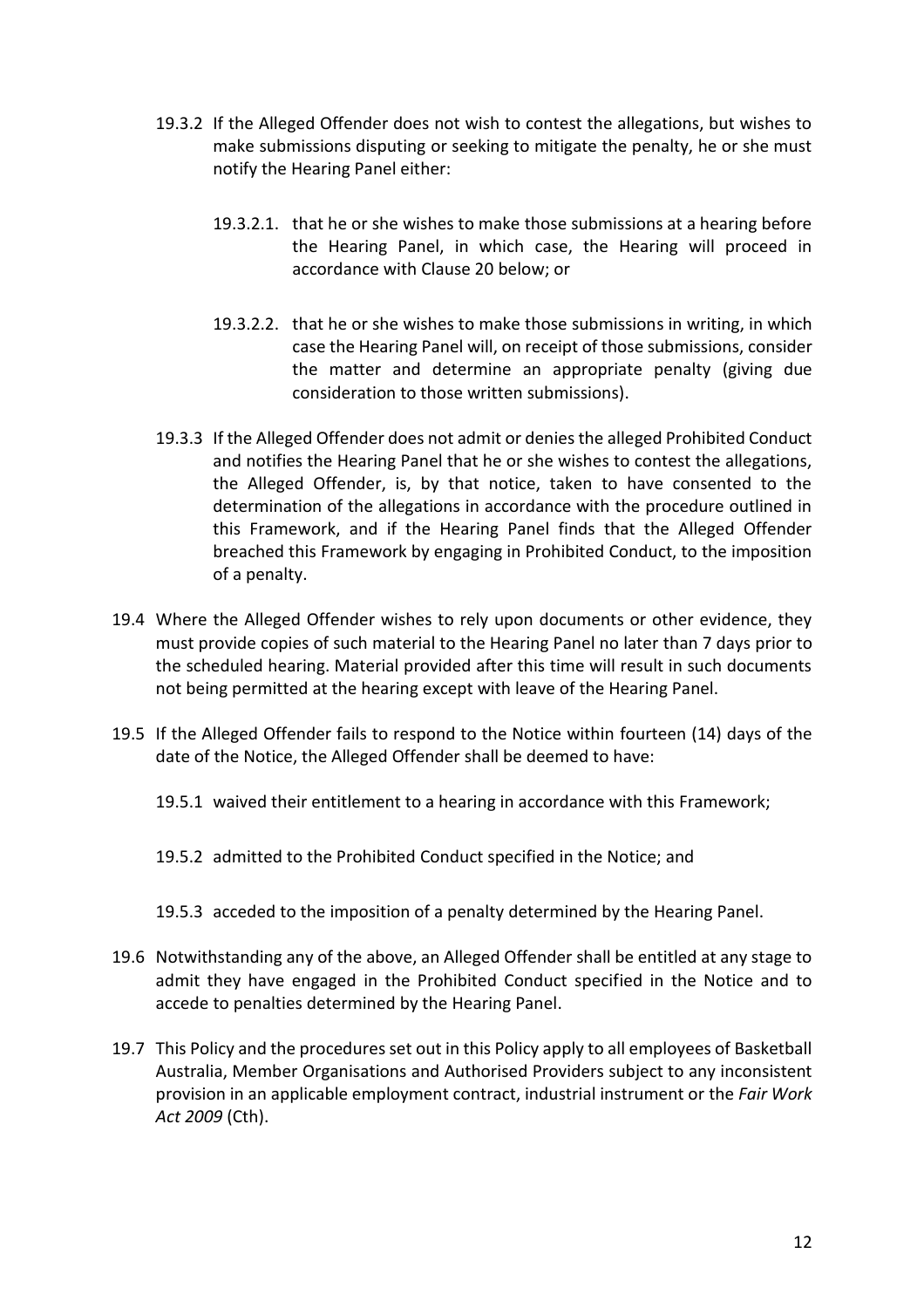# <span id="page-17-0"></span>20. Procedure of the Hearing Panel

- 20.1 This Clause applies if the Alleged Offender contests the allegation(s) that he or she has engaged in the Prohibited Conduct specified in the Notice, and there is to be a hearing of the allegations by the Hearing Panel.
- 20.2 Basketball Australia will manage all administrative arrangements in relation to the hearing in consultation with the Chairperson.
- 20.3 The purpose of the hearing shall be to determine whether the Alleged Offender has engaged in the Prohibited Conduct specified in the Notice and, if the Hearing Panel considers that the Alleged Offender has engaged in Prohibited Conduct, for the imposition of any penalty in the Hearing Panel's discretion.
- 20.4 The Hearing Panel may conduct the hearing as it sees fit and, in particular, shall not be bound by the rules of evidence or unnecessary formality. The Hearing Panel must determine matters in accordance with the principles of procedural fairness, such as a hearing appropriate to the circumstances; lack of bias; inquiry into matters in dispute; and evidence to support a decision.
- 20.5 The hearing shall be inquisitorial in nature and the Hearing Panel may call such evidence as it thinks fit in its discretion and all Participants and Clubs subject to this Framework must, if requested to do so by the Hearing Panel, provide such evidence as they are able.
- 20.6 The hearing must be conducted with as much expedition as a proper consideration of the matters permits. However, the Hearing Panel may adjourn the proceedings for such reasonable time as it considers necessary, giving due consideration to any provisional suspension that may be being served by the Alleged Offender.
- 20.7 The Chairperson shall determine all questions of law, evidence or procedure that arise during a hearing.
- 20.8 Notwithstanding the above, the Alleged Offender:
	- 20.8.1 is permitted to be represented at the hearing (at their own expense);
	- 20.8.2 has the right to address the Hearing Panel to make their case; and
	- 20.8.3 is permitted to provide written submissions for consideration by the Hearing Panel (instead of, or as well as, appearing in person). If the Alleged Offender provides any written submissions, the Hearing Panel must consider those submissions in its deliberations.
- 20.9 The hearing shall be closed to the public. Only persons who can demonstrate a legitimate interest in the hearing will be permitted to attend. This will be at the sole discretion of the Chairperson.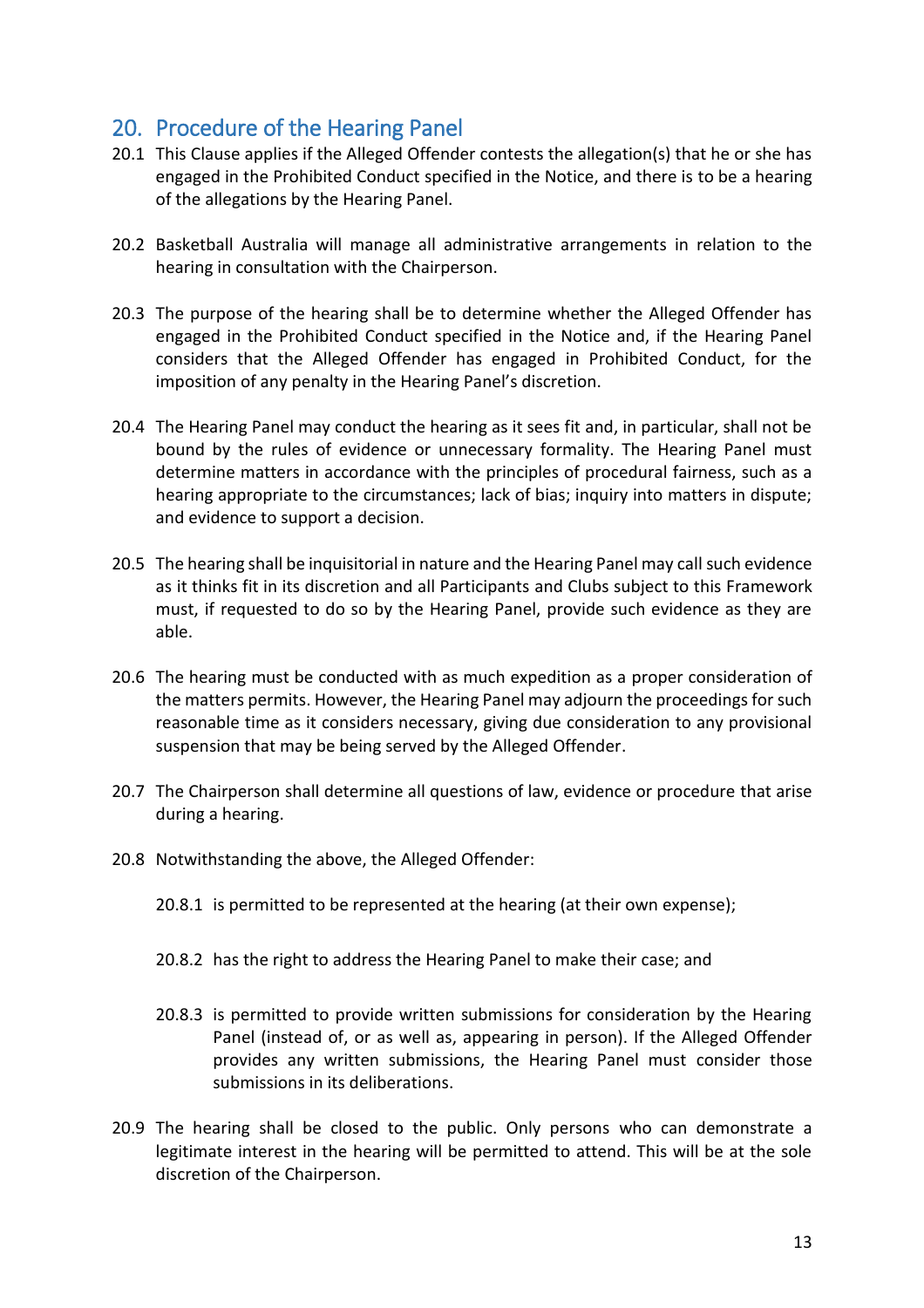- 20.9.1 Notwithstanding Clause 20.9, a member of the Basketball Australia Integrity Unit or the Independent Investigator must be present at the hearing to respond to any questions of the Hearing Panel.
- 20.10If the Alleged Offender or their representative does not appear at the hearing, after proper notice of the hearing has been provided, the Hearing Panel may proceed with the hearing in their absence.

# <span id="page-18-0"></span>21. Hearing Panel Decision and Standard of Proof

- 21.1 Unless otherwise stated elsewhere in this Framework or related policies, the standard of proof shall be whether the Hearing Panel is comfortably satisfied that the Alleged Offender has engaged in Prohibited Conduct, bearing in mind the seriousness of the allegation that is being made and repercussions of any finding. This standard of proof in all cases is greater than a mere balance of probability but less than proof beyond a reasonable doubt.
- 21.2 The decision of the Hearing Panel shall be a majority decision and must be recorded in writing. The decision must, at a minimum, set out and explain:
	- 21.2.1 the Hearing Panel's findings, by reference to the evidence presented or submissions made, as to whether to their comfortable satisfaction the Alleged Offender engaged in Prohibited Conduct; and
	- 21.2.2 if the Hearing Panel makes a finding that the Alleged Offender engaged in Prohibited Conduct, what, if any, penalties it considers appropriate.
- 21.3 Subject only to the rights of appeal under Clause 23, the Hearing Panel's decision shall be the full, final and complete disposition of the allegations of Prohibited Conduct by the Alleged Offender and will be binding on all parties.
- 21.4 The Hearing Panel's decision must be communicated to the Board, the Alleged Offender and any other person affected by the decision as soon as practicable.

### <span id="page-18-1"></span>22. Sanctions

22.1 If an Alleged Offender admits they engaged in Prohibited Conduct or there is a finding that an Alleged Offender has engaged in Prohibited Conduct under this Framework, the Hearing Panel or the Appeal Tribunal, as the case may be, will be required to impose an appropriate sanction upon the Participant or Club. In order to determine the appropriate sanction that is to be imposed in each matter, the Hearing Panel or Appeal Tribunal must first determine the relative seriousness of the offence, including any aggravating or mitigating circumstances. The Hearing Panel will consider any submissions made by the Alleged Offender in relation to sanction and may take into account any aggravating circumstances or mitigating circumstances as outlined in clauses [22.2](#page-19-0) and [22.3.](#page-19-1)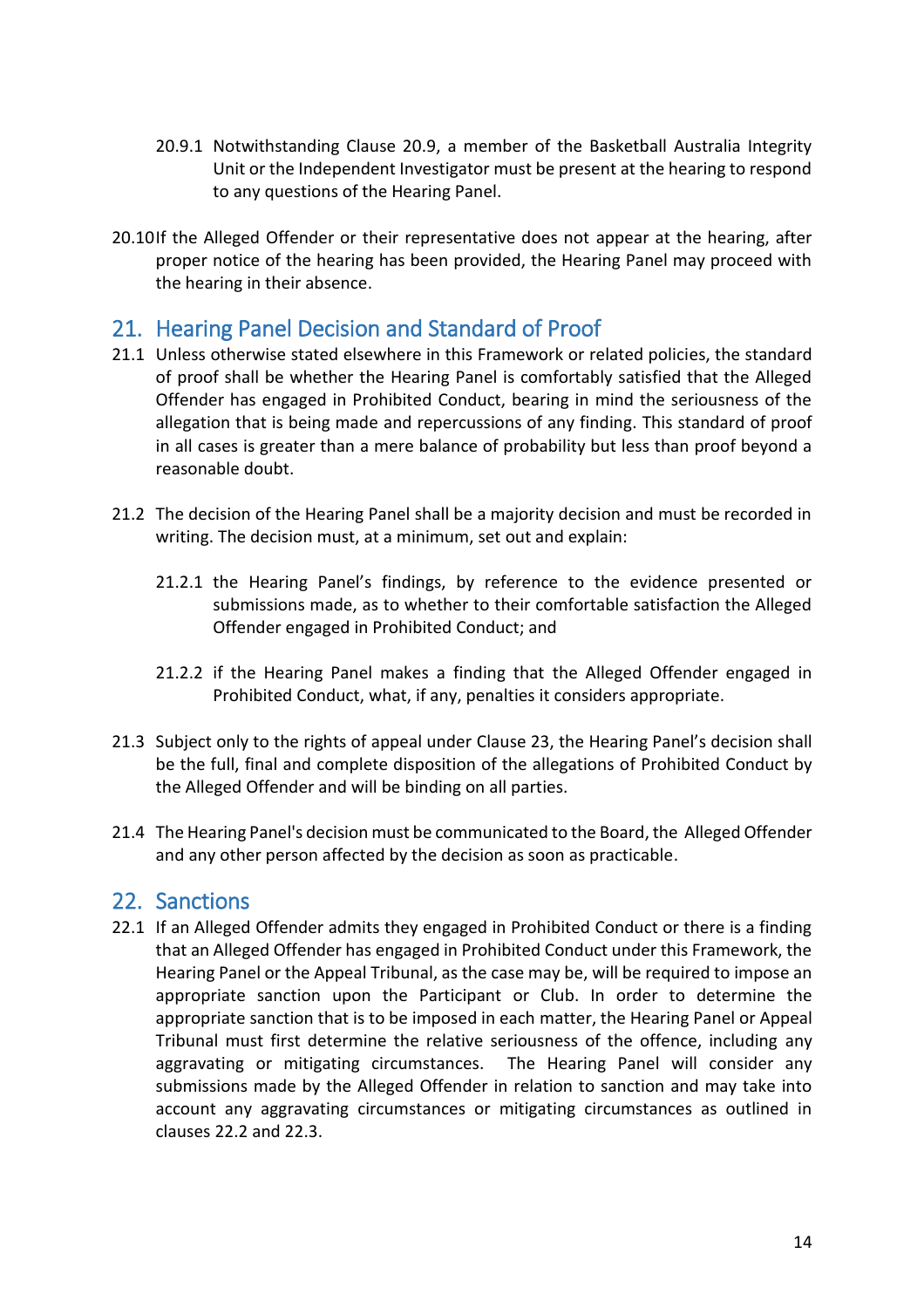- <span id="page-19-0"></span>22.2 The Hearing Panel or Appeal Tribunal may have regard to the following aggravating circumstances when determining an appropriate sanction:
	- 22.2.1 a lack of remorse on the part of the Participant;
	- 22.2.2 the age and experience of the Participant;
	- 22.2.3 a lack of cooperation with the Basketball Australia Integrity Unit, Independent Investigator or Hearing Panel during an investigation or hearing, including a failure to produce evidence that was reasonably requested;
	- 22.2.4 a previous finding of guilt for any similar or related Prohibited Conduct under this Framework or any similar regulations of a Relevant Body;
	- 22.2.5 where the amount of any Benefit, directly or indirectly received by the Participant or Club as a result of the Prohibited Conduct, is substantial or where the sums of money otherwise involved in the Prohibited Conduct are substantial;
	- 22.2.6 where the Prohibited Conduct substantially damaged, or had the potential to damage substantially, the public confidence in the sport of basketball;
	- 22.2.7 where the Prohibited Conduct affected, or had the potential to affect, the result or a contingency of the relevant Competition or Event;
	- 22.2.8 where the welfare of a Participant or any other person has been endangered as a result of the Prohibited Conduct;
	- 22.2.9 where the Participant coerced or otherwise engaged other persons to engage in Prohibited Conduct; and
	- 22.2.10any other aggravating factors that the Hearing Panel or Appeal Tribunal considers relevant and appropriate.
- <span id="page-19-1"></span>22.3 The Hearing Panel or Appeal Tribunal may have regard to the following mitigating circumstances when determining an appropriate sanction:
	- 22.3.1 any admission of guilt (the mitigating value of which may depend upon its timing);
	- 22.3.2 the youth or lack of experience of the Participant;
	- 22.3.3 the Participant's good previous disciplinary record;
	- 22.3.4 the extent to which the Participant or Club has cooperated with the Basketball Australia Integrity Unit, Independent Investigator or Hearing Panel during an investigation or hearing;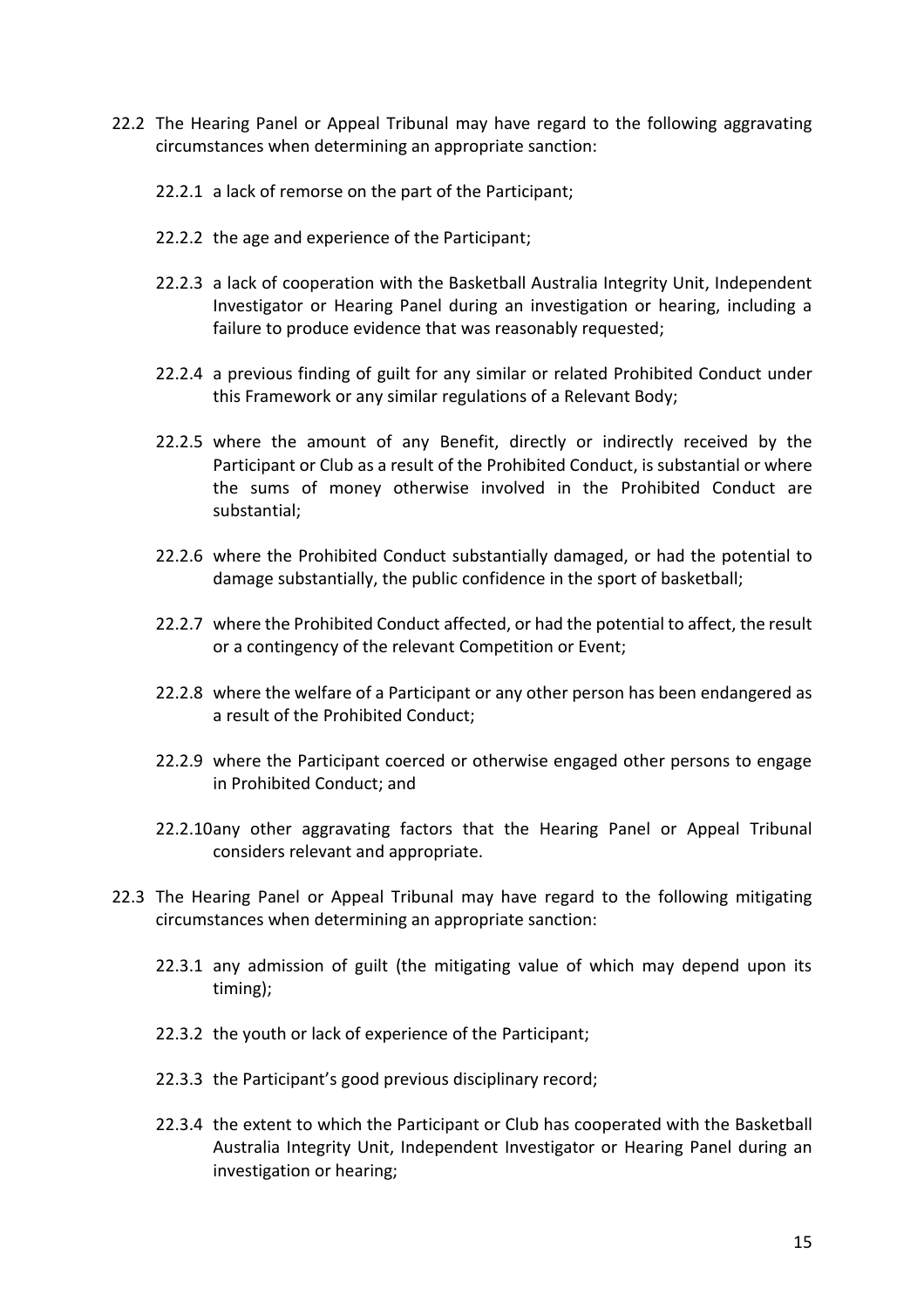- 22.3.5 where the amount of any Benefit, directly or indirectly received by the Participant or Club as a result of the Prohibited Conduct, is immaterial or where the sums of money otherwise involved in the Prohibited Conduct are immaterial;
- 22.3.6 where the offence did not substantially damage, or have the potential to substantially damage, the public confidence in the sport of basketball;
- 22.3.7 where the offence did not affect, or have the potential to affect, the result or a contingency of the relevant Competition or Event;
- 22.3.8 where the Participant or Club provides substantial assistance to Basketball Australia, the Hearing Panel, a law enforcement or regulatory agency that results in Basketball Australia discovering or establishing Prohibited Conduct under this Framework by another Participant or Club or that results in a law enforcement or regulatory body discovering or establishing a criminal offence by another Participant or other third party;
- 22.3.9 where the Participant or Club has already suffered penalties under other laws or regulations for the same Prohibited Conduct; and
- 22.3.10any other mitigating factors that the Hearing Panel considers relevant and appropriate.
- 22.4 Having considered all the factors described in Clauses 22.2 and 22.3, the Hearing Panel or Appeal Tribunal, as the case may be, shall then determine an appropriate sanction. They may order any one or more of the following:
	- 22.4.1 the Alleged Offender to be reprimanded for their involvement in the Prohibited Conduct;
	- 22.4.2 the Alleged Offender to be counselled or required to complete a course of education related to the Prohibited Conduct;
	- 22.4.3 the Alleged Offender to be suspended from participating in any Competition or Event;
	- 22.4.4 the Alleged Offender to be fined, and the amount of such fine;
	- 22.4.5 the Alleged Offender to be banned from participating in any Competition or Event or other activity;
	- 22.4.6 the Alleged Offender to be banned from entering the premises where any Competition or Event is held and from entering the premises of any Club (or of a particular Club);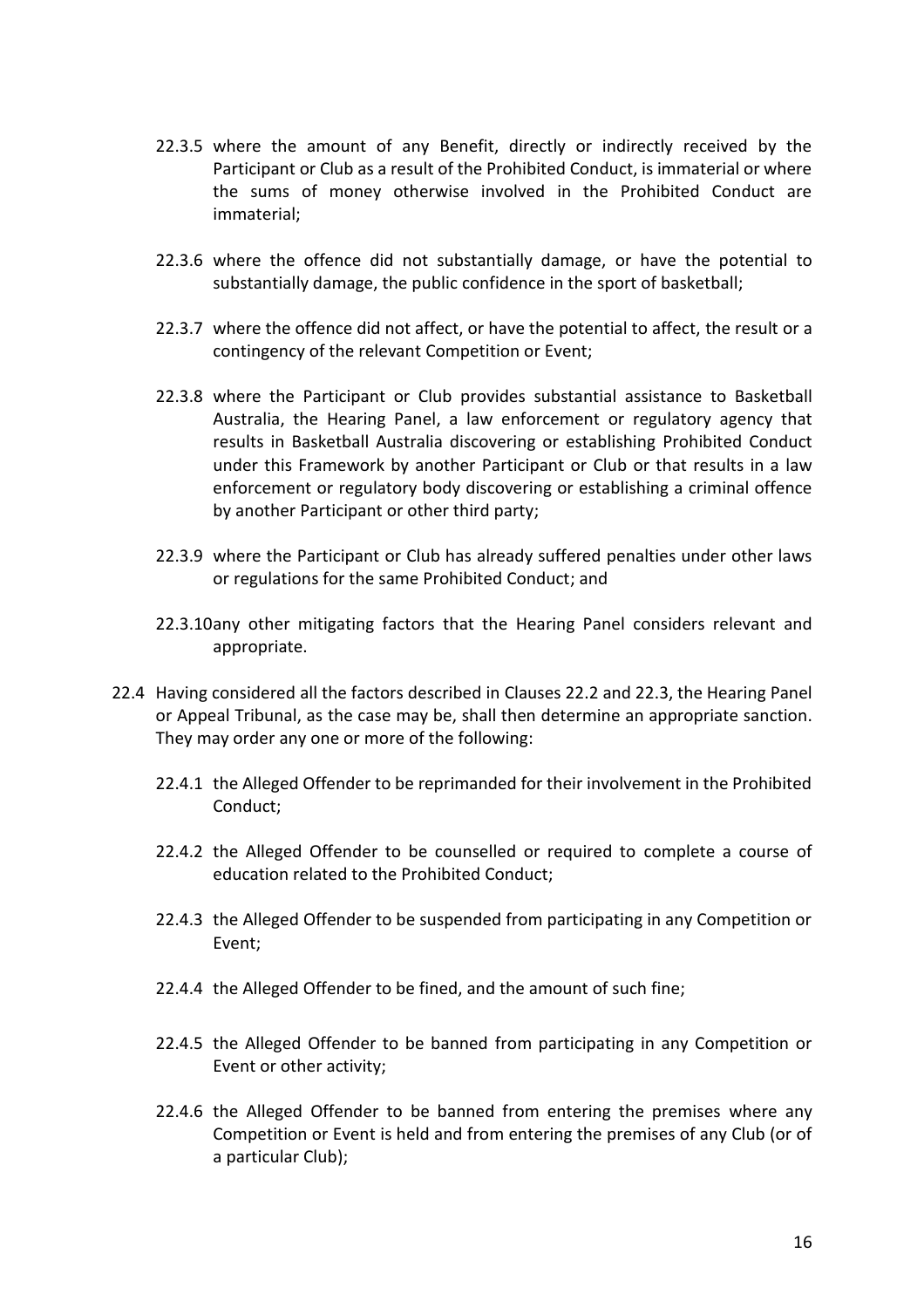- 22.4.7 the disqualification of results, including individual awards and prizes, as well as team results;
- 22.4.8 the Alleged Offender to lose accreditation to continue their involvement with Competitions or Events;
- 22.4.9 subject to the terms and conditions of any contract between Basketball Australia and the Participant, have that contract terminated; or
- 22.4.10the Alleged Offender to be ineligible, for life, from participating in any Competition or Event or basketball activity or from any other involvement in Basketball Australia or Member Organisations.
- 22.5 Taking into consideration Clauses 22.1 to 22.4, the Hearing Panel or Appeal Tribunal, as the case may be, may also impose any other such penalty as they consider appropriate in its discretion.
- 22.6 The Hearing Panel or Appeal Tribunal, as the case may be, may impose any combination of these penalties in their absolute discretion taking account of the seriousness of the Prohibited Conduct.
- 22.7 Further, the Hearing Panel or Appeal Tribunal, as the case may be, may, depending on the circumstances of the Prohibited Conduct, suspend the imposition of a penalty in their absolute discretion.
- 22.8 All fines received pursuant to this Framework must be remitted to Basketball Australia for use by Basketball Australia for the development of integrity programs or as otherwise deemed appropriate by the Board.

### <span id="page-21-0"></span>23. Appeals

- 23.1 The Alleged Offender, Basketball Australia or any other party to the hearing has a right to appeal the decision of the Hearing Panel.
- 23.2 The available grounds of appeal are:
	- 23.2.1 where this Framework has been misapplied;
	- 23.2.2 where new evidence has become available;
	- 23.2.3 where natural justice or procedural fairness has been denied; or
	- 23.2.4 where the penalty imposed was manifestly inadequate or manifestly excessive having regard to the circumstances of the matter and the evidence presented to the Hearing Panel.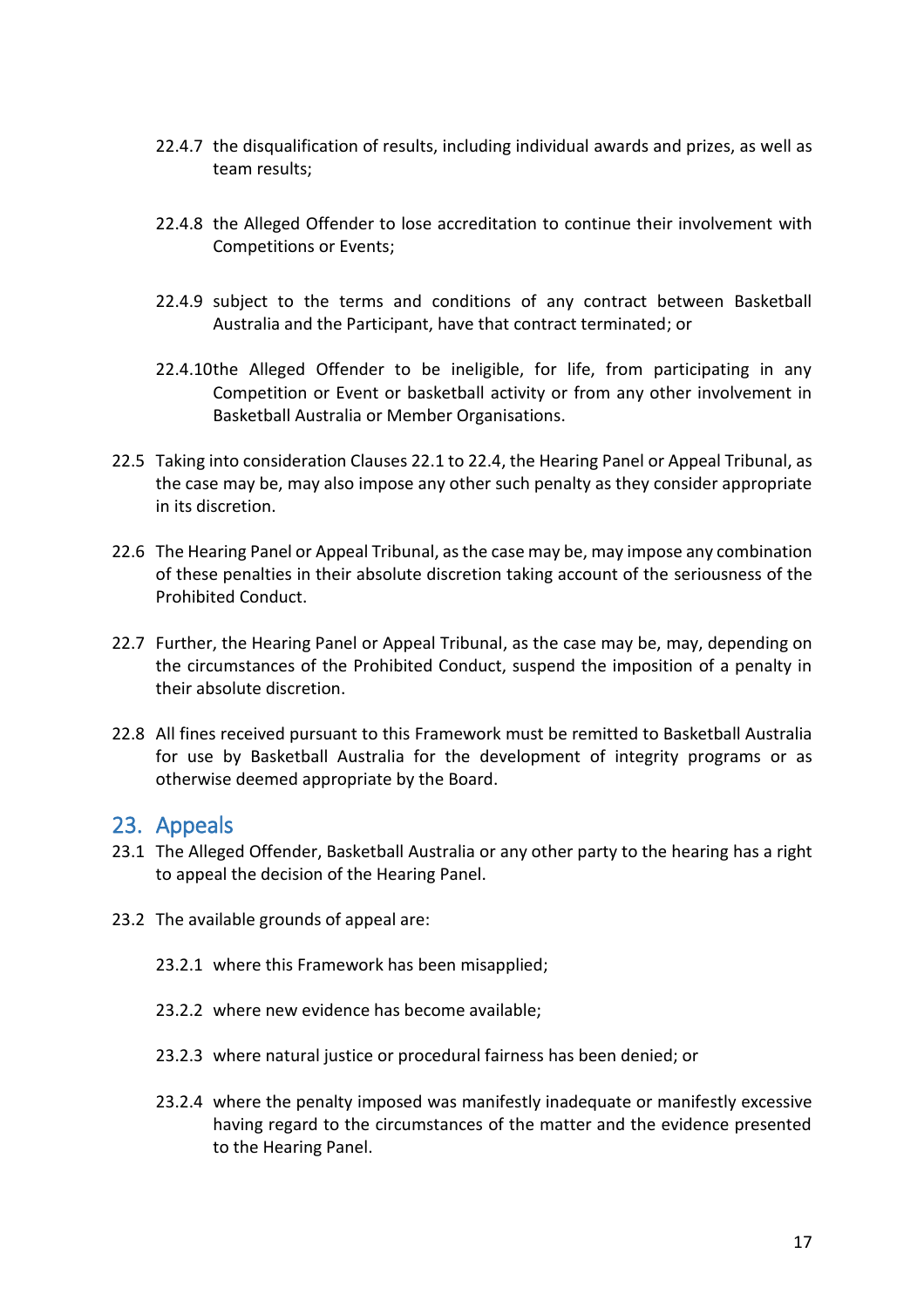- 23.3 A notice of appeal must be made in writing and lodged with the Board through the Chief Executive Officer, within fourteen (14) days of receipt by the Appellant of the Hearing Panel's written decision. The notice of appeal must specify the grounds for the appeal.
- 23.4 Where the Board receives a notice of appeal, the Board must convene an Appeal Tribunal for the purposes of hearing the appeal. Any hearing of the appeal should be held as soon as reasonably practicable after the notice of appeal has been received by the Board.
- 23.5 Any decision of the Hearing Panel that is appealed to the Appeal Tribunal will remain in effect while under appeal unless the Board orders otherwise.
- 23.6 The Appeal Tribunal must be appointed by the Board for such time and for such purposes as the Board thinks fit and must:
	- 23.6.1 be comprised of three persons independent of the parties and with no prior involvement with the case with appropriate skills and experience to hear the matter;
	- 23.6.2 include at least one person who has considerable previous experience in the legal aspects of a disciplinary/hearings tribunal and dispute resolution to act as Chairperson; and
	- 23.6.3 not include any members from the initial Hearing Panel.
- 23.7 The hearing before the Appeal Tribunal is not a rehearing of the matter, but a hearing of the issue under appeal only.
- 23.8 The Appeal Tribunal may conduct the appeal as it sees fit. However, any party to the appeal or the initial Hearing Panel can be represented at and make written and oral submissions to the Appeal Tribunal subject to the discretion of the Appeal Tribunal.
- 23.9 The Appeal Tribunal may, in its discretion:
	- 23.9.1 affirm the decision of the Hearing Panel and the penalty imposed;
	- 23.9.2 affirm the decision of the Hearing Panel but decide to impose any alternative penalty; or
	- 23.9.3 revoke the decision of the Hearing Panel and the penalty imposed.
- 23.10The decision of the Appeal Tribunal shall be a majority decision and must be recorded in writing. The Appeal Tribunal's decision must be communicated to the Board, the Appellant and any other person affected by the decision as soon as practicable.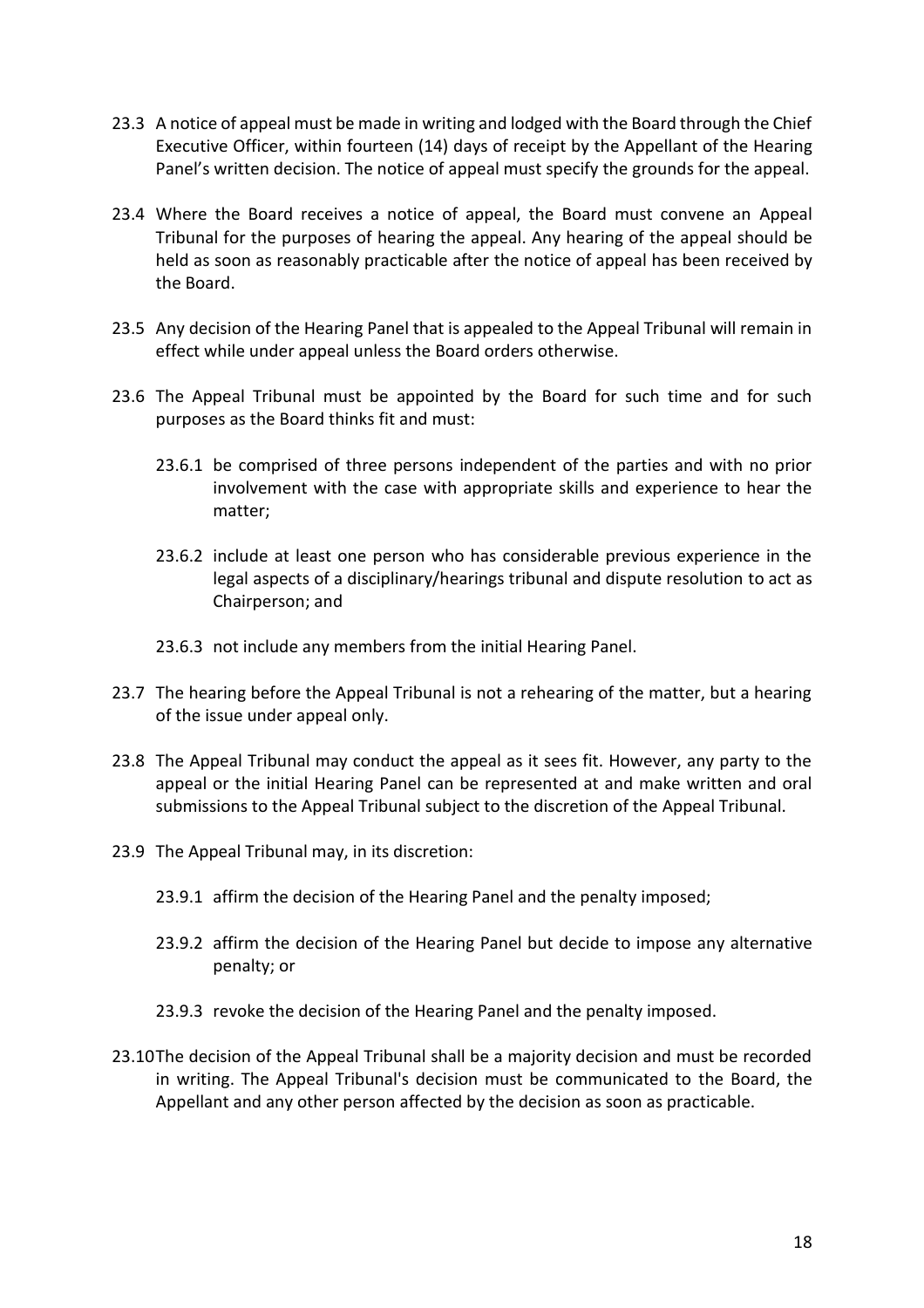- 23.11The decision of the Appeal Tribunal shall be final, non-reviewable, non-appealable and enforceable. No claim, arbitration, lawsuit or litigation concerning the dispute shall be brought in any other court or tribunal.
	- 23.11.1For the avoidance of doubt, Clause 23.11 does not prevent any law enforcement or regulatory agency from commencing or continuing any investigation or action.

# <span id="page-23-0"></span>24. Privilege

- 24.1 Subject to clause 24.2 below, notwithstanding anything else in this Framework, a Participant who is interviewed, arrested or charged by a law enforcement agency in respect of a criminal offence that is, or may be considered to be, conduct that is Prohibited Conduct under this Framework shall not be required to produce any information, give any evidence or make any statement to the Basketball Australia Integrity Unit, Independent Investigator or Hearing Panel if they establish that to do so would breach any privilege against self-incrimination, or result in a waiver of legal professional privilege.
- 24.2 Should a Participant refuse to provide any information, give any evidence or make a statement to the Basketball Australia Integrity Unit, Independent Investigator or Hearing Panel on the basis that doing so would breach the privilege against selfincrimination, the Participant's refusal in these circumstances can be deemed by the Basketball Australia Integrity Unit, Independent Investigator or Hearing Panel as a consciousness of guilt in relation to the allegations of Prohibited Conduct as made against the Participant.
- 24.3 Clause 24.1 does not limit Basketball Australia from enforcing any other rules and regulations.

# <span id="page-23-1"></span>25. Confidentiality and Reporting

- 25.1 To maintain the confidentiality of the process, no Participant, Club, Basketball Australia, or any other person will publicly announce, comment on or confirm any details of investigations or subsequent hearings or appeals except in accordance with this Clause 25.
- 25.2 The identity of a Participant or Club against whom a finding of Prohibited Conduct has been made by the Hearing Panel may only be publicly disclosed after the Hearing Panel has notified the Participant or Club, Basketball Australia and any other interested party of its decision. Thereafter, such public disclosure will be by way of an official release by Basketball Australia in its sole discretion.
- 25.3 In circumstances where the Hearing Panel or Appeals Tribunal finds in favour of the Participant or Club against whom allegations of Prohibited Conduct have been made, Basketball Australia may only make such public disclosure with the consent of the Participant or Club.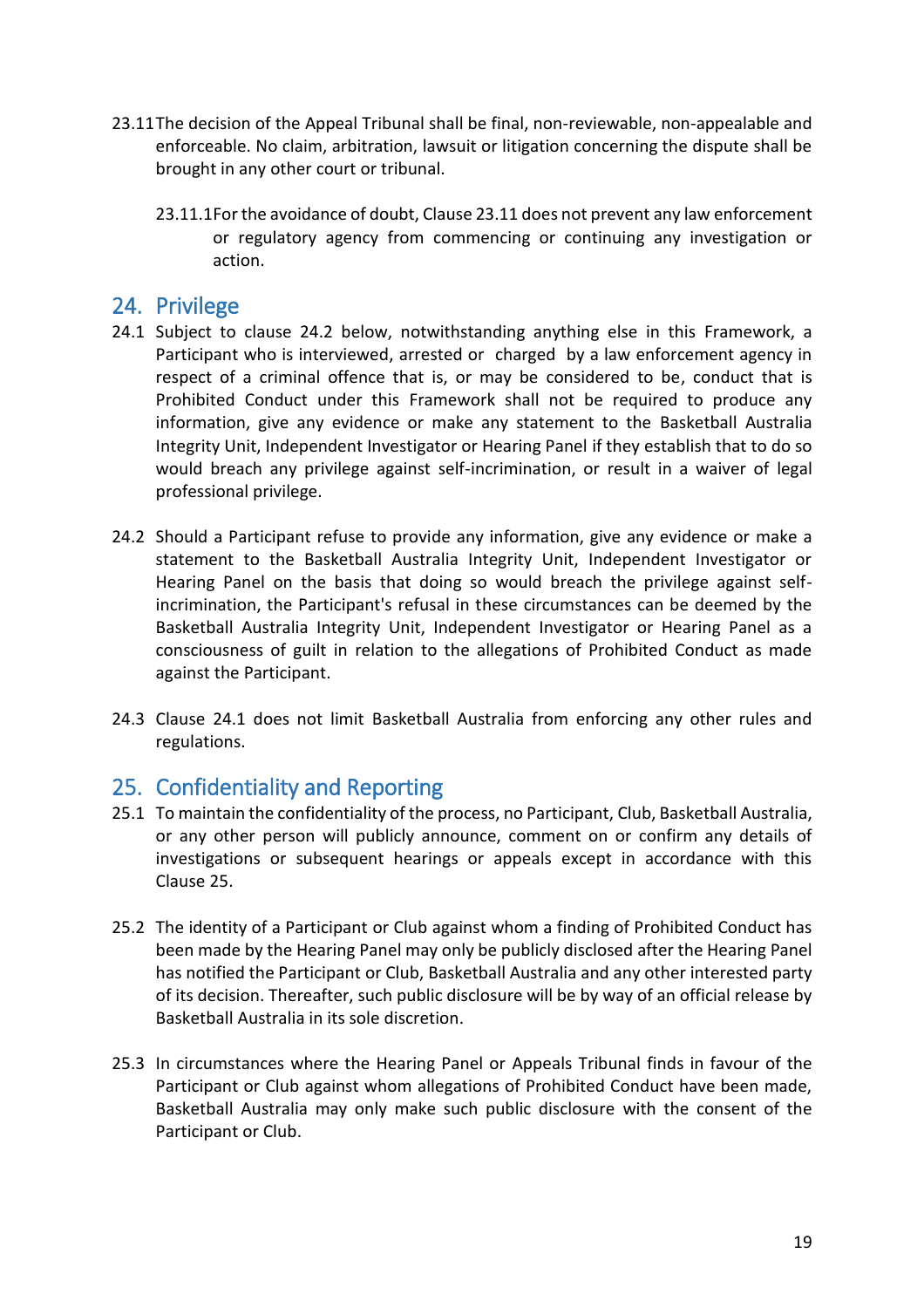- 25.4 For the avoidance of doubt, in circumstances where a finding is made by the Hearing Panel against a Participant or Club, and the Participant or Club subsequently appeals, Basketball Australia is not prohibited from making a public disclosure as set out in this Clause 25 prior to the Appeal being finalised.
- 25.5 If the Appeal Tribunal overturns a finding of the Hearing Panel that has been publicly disclosed, Basketball Australia may make a public statement by way of an official release in its sole discretion.
- 25.6 Basketball Australia must not disclose any specific facts of an allegation of Prohibited Conduct or breach of this Framework prior to determination by a Hearing Panel. Notwithstanding this clause, however, a general description of a process that may be instigated under this Framework is permissible.
- 25.7 Where any public announcement may be considered detrimental to the wellbeing of a Participant, the Board will determine the most appropriate course of action in its sole discretion based on the circumstances of the Participant.
- 25.8 All parties must maintain all information received in the course of any report, notice, hearing or appeal (other than a notice of decision by the Hearing Panel or an Appeal Tribunal) in relation to an allegation of Prohibited Conduct as strictly confidential.
- 25.9 This clause does not apply if the disclosure is required by law or Basketball Australia determines to refer information to a law enforcement or regulatory agency pursuant to Clause 17.

### <span id="page-24-0"></span>26. Requirement to cooperate

- 26.1 Participants and Clubs to whom this Framework applies must, as a condition of their participation, cooperate fully with all investigations and hearings conducted pursuant to this Framework.
- 26.2 The Board may draw an inference adverse to the Alleged Offender who is asserted to have engaged in Prohibited Conduct under this Framework based on their failure or refusal, without compelling justification, after a request has been made in a reasonable time in advance of any hearing, to appear at the hearing (either in person or electronically as directed by the Board) or to answer any relevant questions.
- 26.3 Failure or refusal by a Participant or Club to cooperate without justification may also result in disciplinary action and the determination of sanctions against the Participant.

### <span id="page-24-1"></span>27. Mutual Recognition

- 27.1 Basketball Australia will acknowledge, recognise and enforce adjudications and penalties enforced by a Relevant Body for offences that are consistent with Prohibited Conduct defined by this Framework.
- 27.2 Any person who has been suspended from any other sport by a Relevant Body for conduct that is consistent in nature with Prohibited Conduct may be ineligible to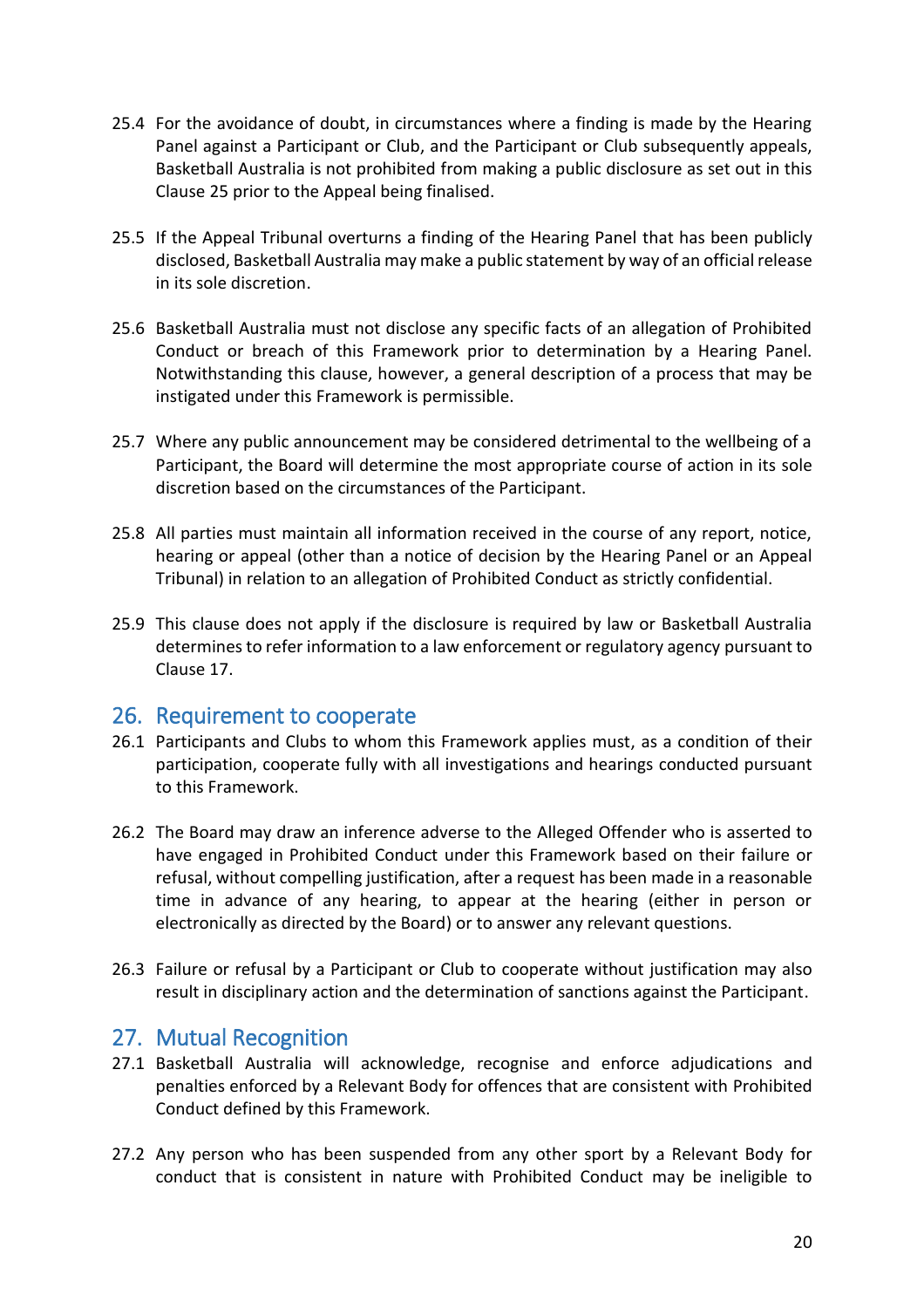participate in Competitions or Events until such time as their suspension in the other sport has been served in full.

- 27.3 Notwithstanding Clause 27.2, Basketball Australia reserves the right to consider the previous conduct of any person when determining whether or not to approve their membership of Basketball Australia or a Member Organisation. Where, in the opinion of the Board, an individual's membership of Basketball Australia or a Member Organisation is contrary to the principles and values set out in this Framework then they may not be permitted to become a member.
- 27.4 Basketball Australia may also elect to impose its own penalties on a Participant for breaches committed in another sport that are consistent with Prohibited Conduct under this Framework.

# <span id="page-25-0"></span>28. Statute of Limitations

28.1 No proceedings may be commenced against a Participant or Club unless they have been notified, or notification has been reasonably attempted, within ten (10) years from the date the Prohibited Conduct is asserted to have occurred.

### <span id="page-25-1"></span>29. Interpretations

- 29.1 Headings used in this Framework are for convenience only and shall not be deemed part of the substance of this Framework or to affect in any way the language of the provisions to which they refer.
- 29.2 Words in the singular include the plural and vice versa.
- 29.3 Reference to 'including' and similar words are not words of limitation.
- 29.4 Words importing a gender include any other gender.
- 29.5 A reference to a Clause is a reference to a Clause or Subclause of this Framework.
- 29.6 Where a word or phrase is given a particular meaning, other parts of speech and grammatical forms of that word or phrase have corresponding meanings.
- 29.7 In the event any provision of this Framework is determined invalid or unenforceable, the remaining provisions shall not be affected. This By-Law shall not fail because any part of this By-Law is held invalid.
- 29.8 Except as otherwise stated herein, failure to exercise or enforce any right conferred by this Framework shall not be deemed to be a waiver of any such right nor operate so as to bar the exercise or enforcement thereof or of any other right on any other occasion.

# <span id="page-25-2"></span>30. Definitions

| TFRM<br> | <b>DEFINITION</b> |
|----------|-------------------|
|          |                   |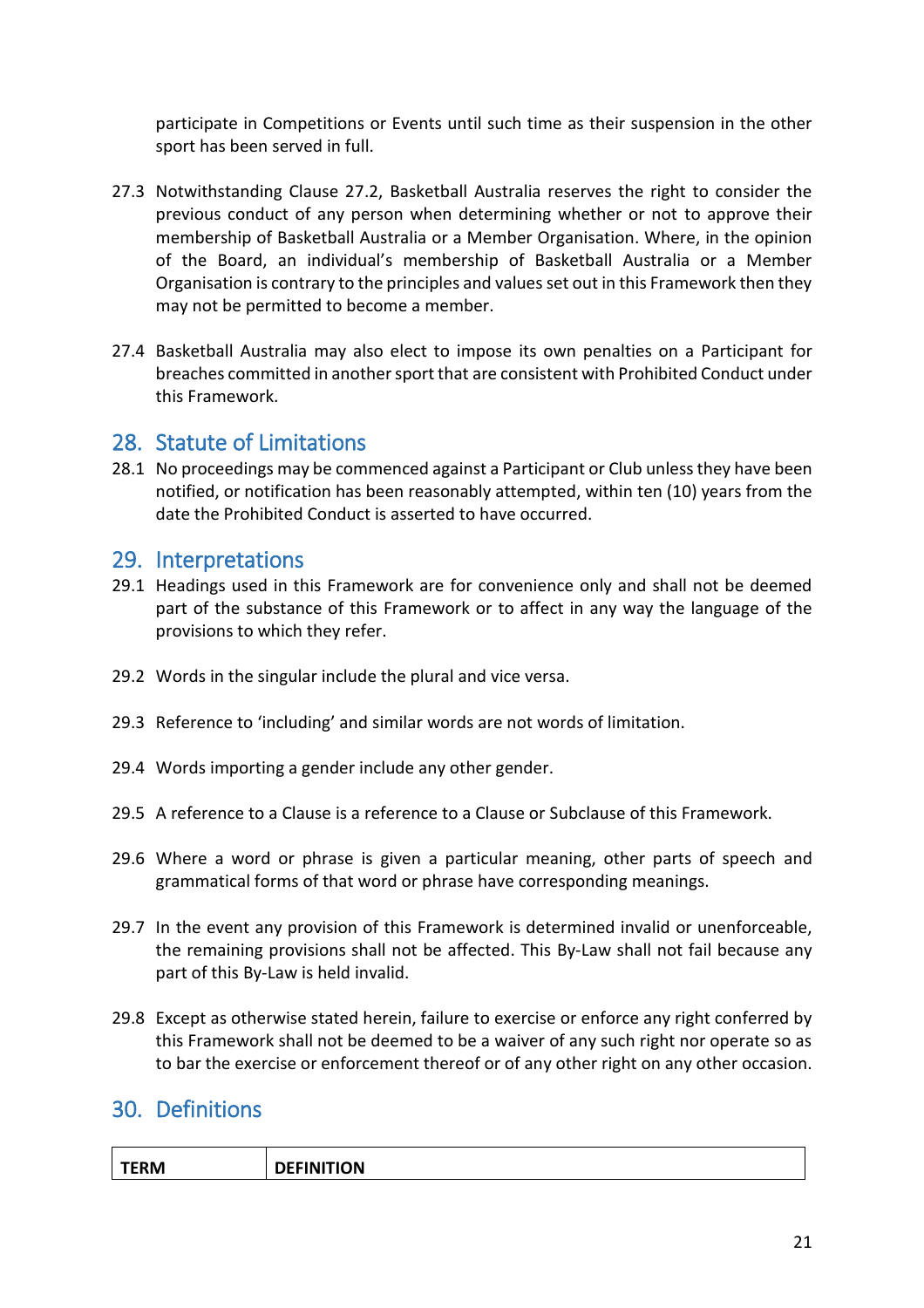| Administrator                                          | means any person Basketball Australia determines to be an owner,<br>director, employee, servant, agent, official, support staff, volunteer or<br>other person (including medical staff, physiotherapists, trainers or<br>other staff) who has any role in the administration or operation of a<br>Club or a Team associated with or representative of Basketball<br>Australia, a Member Organisation or an Authorised Provider. |
|--------------------------------------------------------|---------------------------------------------------------------------------------------------------------------------------------------------------------------------------------------------------------------------------------------------------------------------------------------------------------------------------------------------------------------------------------------------------------------------------------|
| Agent                                                  | means any person who acts in any way in the capacity of an agent,<br>representative or advisor in relation to the negotiation or execution<br>of any employment or commercial agreement for an Athlete, whether<br>or not that person is accredited to do so by Basketball Australia or any<br>other body.                                                                                                                      |
| <b>Alleged Offender</b>                                | means a person accused of engaging in Prohibited Conduct under this<br>Framework, prior to a determination by the Hearing Panel.                                                                                                                                                                                                                                                                                                |
| <b>Anti-Doping</b><br><b>Policy</b>                    | means the Basketball Australia Anti-Doping Policy, as amended from<br>time-to-time.                                                                                                                                                                                                                                                                                                                                             |
| <b>Appeal Tribunal</b>                                 | means the Tribunal appointed by the Board to hear and determine<br>matters on appeal under the Framework.                                                                                                                                                                                                                                                                                                                       |
| <b>Appellant</b>                                       | means a person who has appealed against the finding of a Hearing<br>Panel.                                                                                                                                                                                                                                                                                                                                                      |
| <b>Athlete</b>                                         | means any person registered with or entitled to play for a Club or<br>listed by Basketball Australia or a Member Organisation as a member<br>of a national, state or other representative Team.                                                                                                                                                                                                                                 |
| <b>Athlete and Team</b><br><b>Support</b><br>Personnel | means any coach, trainer, manager, agent, team staff member,<br>scientist, medical or para-medical or other personnel working with,<br>treating or assisting, in a professional or voluntary capacity, an<br>Athlete, Team or Club to prepare for participation in a Competition or<br>Event.                                                                                                                                   |
| <b>Authorised</b><br>Provider                          | means the National Basketball League, or other organisations from<br>time to time that conduct Competitions, Events or any other<br>programs or activities approved by or affiliated in any way with<br>Basketball Australia or Member Organisations.                                                                                                                                                                           |
| <b>Basketball</b><br><b>Australia</b>                  | means BA Limited (ACN 072 484 992), trading as Basketball Australia,<br>which is recognised by the Australian Sports Commission as a National<br>Sporting Organisation and the peak body for the sport of basketball in<br>Australia.                                                                                                                                                                                           |
| <b>Basketball</b><br><b>Australia Website</b>          | means the primary website administered by Basketball Australia to<br>communicate with Members.                                                                                                                                                                                                                                                                                                                                  |
| <b>Benefit</b>                                         | means any reward or advantage, whether financial or not.                                                                                                                                                                                                                                                                                                                                                                        |
| <b>Betting Operator</b>                                | means any company or other entity undertaking that promotes,<br>brokers, arranges or conducts any form of betting activity in relation                                                                                                                                                                                                                                                                                          |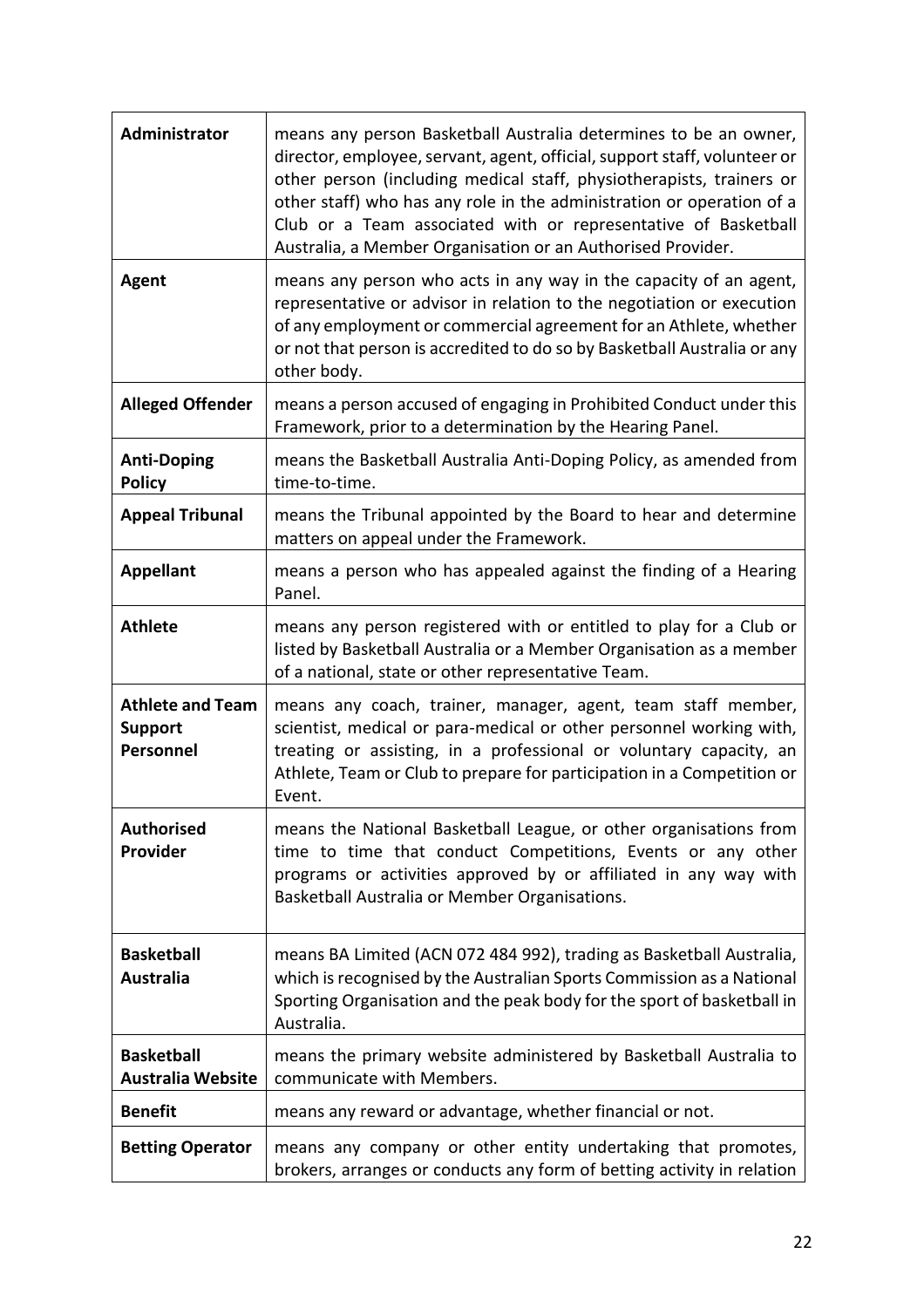|                                                    | to Basketball Australia, a Member Organisation or an Authorised<br>Provider.                                                                                                                                                                                                         |
|----------------------------------------------------|--------------------------------------------------------------------------------------------------------------------------------------------------------------------------------------------------------------------------------------------------------------------------------------|
| <b>Board</b>                                       | means the Board of Basketball Australia.                                                                                                                                                                                                                                             |
| Chairperson                                        | means the Hearing Panel or Appeal Tribunal member appointed to act<br>in this role for the duration of a hearing under the Framework.                                                                                                                                                |
| <b>Chief</b><br><b>Executive</b><br><b>Officer</b> | means the Chief Executive Officer of Basketball Australia.                                                                                                                                                                                                                           |
| <b>Club</b>                                        | means any club that enters one or more Teams to participate in a<br>Competition or Event.                                                                                                                                                                                            |
| Coach                                              | includes any coach (whether paid or unpaid) of a Club or a coach of<br>any Basketball Australia or Member Organisation national or state<br>Team or the coach of any other representative Team.                                                                                      |
| Competition                                        | means a basketball contest, event or activity measuring performance<br>against an opponent, oneself or the environment either on a one off<br>basis or as part of a series or league that is sanctioned by Basketball<br>Australia, a Member Organisation or an Authorised Provider. |
| <b>Contractor</b>                                  | means a person or organisation engaged by Basketball Australia on a<br>short term contractual basis that is not an Employee.                                                                                                                                                         |
| <b>Director</b>                                    | means a person appointed to the Board of Basketball Australia or a<br>Member Organisation.                                                                                                                                                                                           |
| <b>Disclosure</b><br>Officer(s)                    | means the person(s) who have been nominated by Basketball<br>Australia to receive reports from the Independent Reporting Hotline.                                                                                                                                                    |
| <b>Employee</b>                                    | means a person employed by Basketball Australia, a<br>Member<br>Organisation or an Authorised Provider.                                                                                                                                                                              |
| Event                                              | means a one-off Competition, or series of individual Competitions<br>conducted by Basketball Australia, a Member Organisation or an<br>Authorised Provider (for example international matches, national<br>championships, or domestic leagues).                                      |
| <b>Framework</b>                                   | means the National Framework for Ethical Behaviour and Integrity in<br>Basketball including all schedules, appendices, annexures and any<br>other associated attachments or material.                                                                                                |
| <b>Hearing Panel</b>                               | means a panel appointed by the Board to hear and determine<br>allegations of Prohibited Conduct.                                                                                                                                                                                     |
| Independent<br>Investigator                        | means a person appointed by Basketball Australia to conduct a<br>investigation into allegations or suspicions of Prohibited Conduct<br>under the Framework.                                                                                                                          |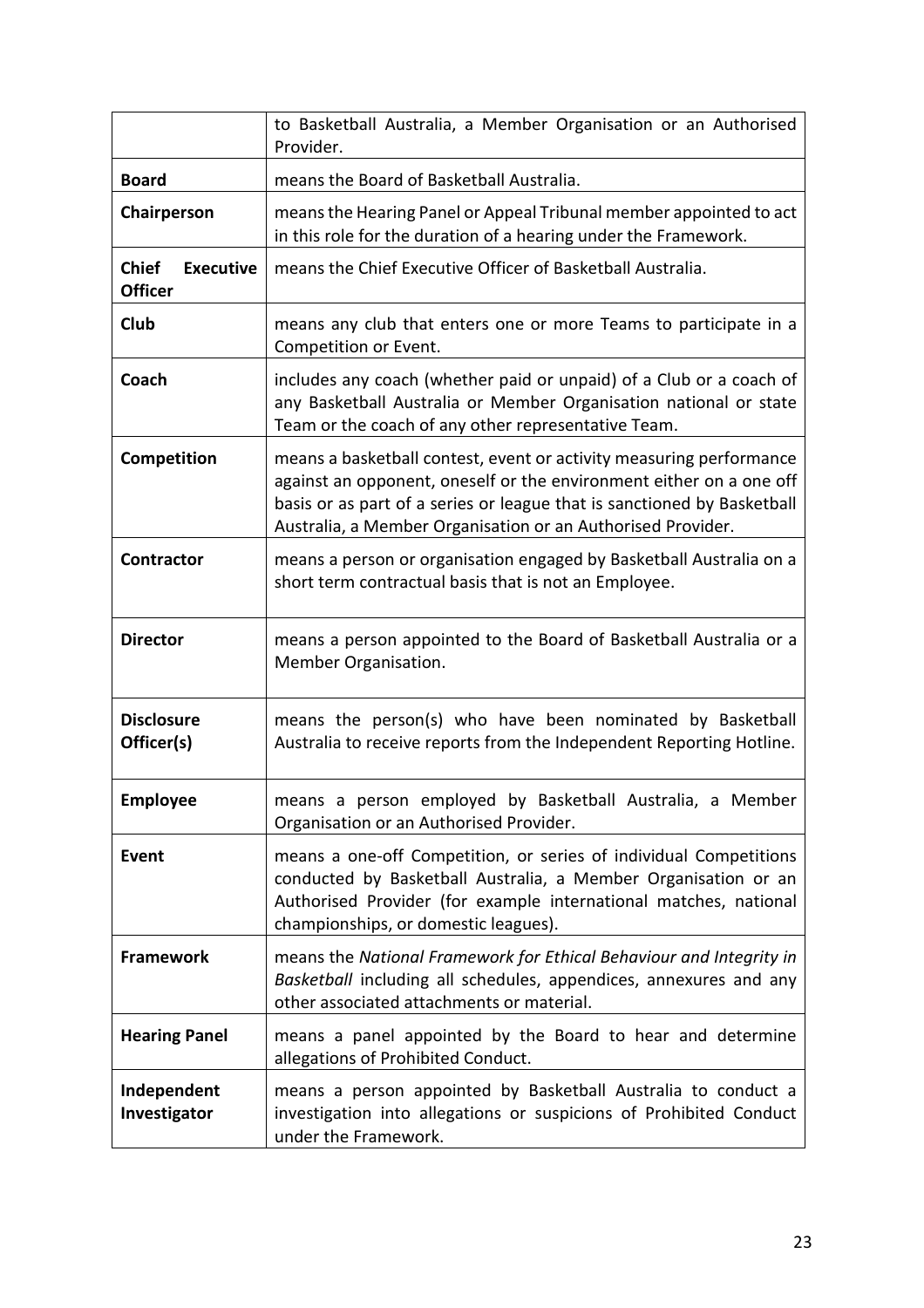| <b>Inside</b><br><b>Information</b>                             | means any information relating to any Competition or Event that a<br>Participant possesses by virtue of their position but does not include<br>such information that is already published or a matter of public<br>record, readily acquired by an interested member of the public, or<br>disclosed according to the rules and regulations governing the<br>relevant Competition or Event. Such information includes, but is not<br>limited to, factual information regarding the competitors in the<br>Competition or Event, tactical considerations or any other aspect of<br>the Competition or Event. |
|-----------------------------------------------------------------|----------------------------------------------------------------------------------------------------------------------------------------------------------------------------------------------------------------------------------------------------------------------------------------------------------------------------------------------------------------------------------------------------------------------------------------------------------------------------------------------------------------------------------------------------------------------------------------------------------|
| <b>Member</b><br>Organisation                                   | means each Constituent Association Member recognised under<br>clause 5.3 of the Basketball Australia Constitution.                                                                                                                                                                                                                                                                                                                                                                                                                                                                                       |
| <b>National</b><br><b>Policy</b><br>on Match-Fixing<br>in Sport | means the Policy endorsed, on 10 June 2011, by all Australian sports<br>ministers on behalf of their governments, with the aim of protecting<br>the integrity of Australian sport.                                                                                                                                                                                                                                                                                                                                                                                                                       |
| <b>Notice</b>                                                   | means a Notice issued to an Alleged Offender under Clause 19 of the<br>Framework.                                                                                                                                                                                                                                                                                                                                                                                                                                                                                                                        |
| <b>Official</b>                                                 | includes any Referee, Score-table Official, Statistician or other official<br>(whether paid or unpaid) accredited by Basketball Australia, a<br>Member Organisation, an Authorised Provider or any sanctioned<br>league, Club or Team.                                                                                                                                                                                                                                                                                                                                                                   |
| Participant                                                     | means Athletes, Coaches, Administrators, Officials and Athlete and<br>Team Support Personnel participating in or engaged with the<br>delivery of Competitions and Events, as well as all Directors,<br>Employees, Volunteers and members of management committees.                                                                                                                                                                                                                                                                                                                                       |
| <b>Policy</b>                                                   | means a policy attached as an appendix or annexure to the<br>Framework.                                                                                                                                                                                                                                                                                                                                                                                                                                                                                                                                  |
| <b>Prohibited</b><br><b>Conduct</b>                             | means conduct defined as Prohibited Conduct under this Framework<br>and Policies                                                                                                                                                                                                                                                                                                                                                                                                                                                                                                                         |
| <b>Referee</b>                                                  | means a person accredited to referee Competitions or Events<br>sanctioned by Basketball Australia, a Member Organisation or an<br>Authorised Provider.                                                                                                                                                                                                                                                                                                                                                                                                                                                   |
| <b>Relevant Body</b>                                            | means a law enforcement agency or similar body, sporting<br>organisation or sporting body, international sporting federation or<br>major event organisation which enforces behaviour consistent with<br>the provisions of the Framework.                                                                                                                                                                                                                                                                                                                                                                 |
| Relevant<br>Government<br><b>Agency</b>                         | means the Australian Sports Commission and any other state or<br>territory government department that is responsible for the sport<br>portfolio from time-to-time.                                                                                                                                                                                                                                                                                                                                                                                                                                       |
| Score-table<br><b>Official</b>                                  | means a person accredited to manage or operate the score-table or<br>scorebench during a Competition or Event sanctioned by Basketball<br>Australia, a Member Organisation or an Authorised Provider.                                                                                                                                                                                                                                                                                                                                                                                                    |